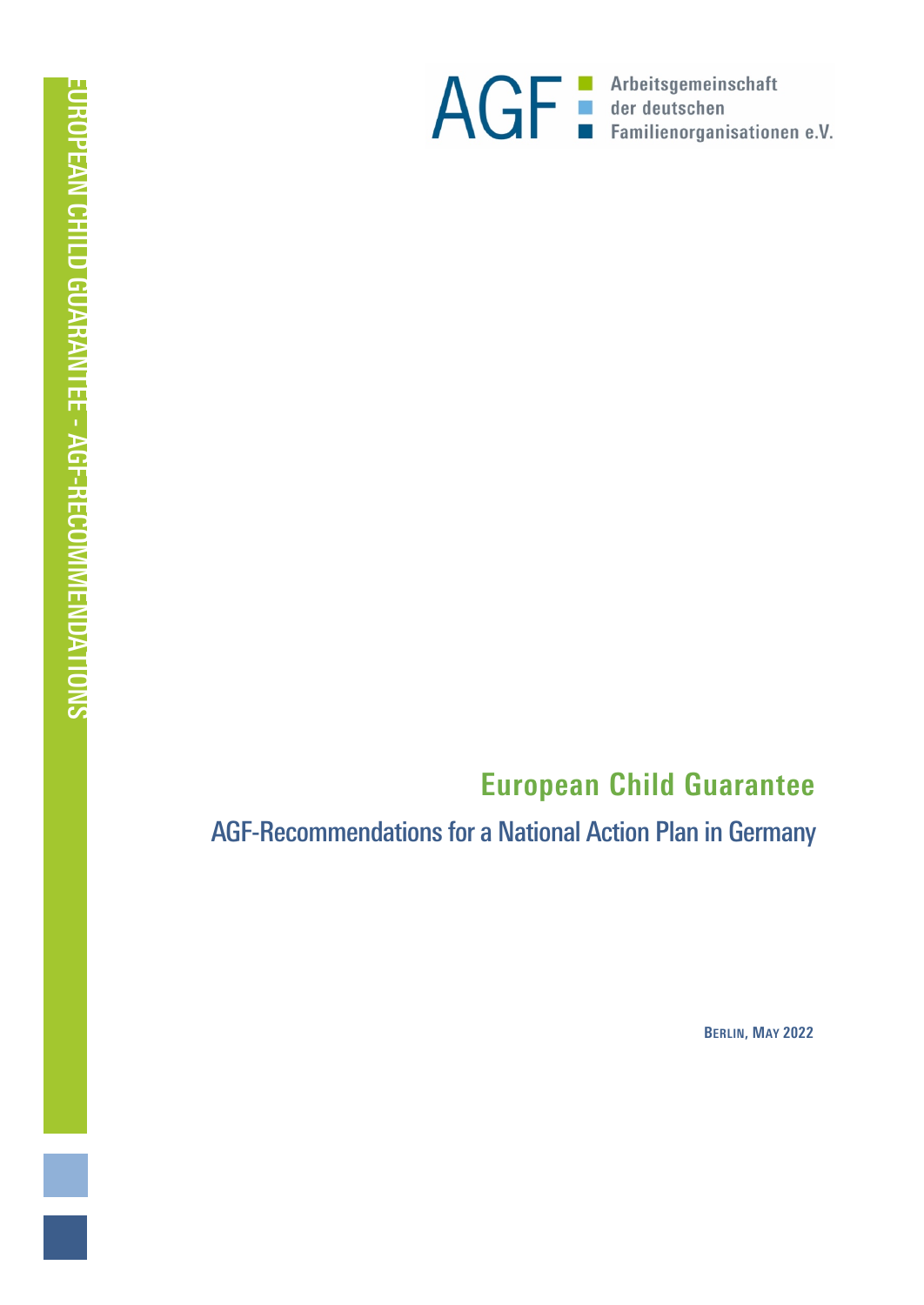## **BACKGROUND**

*On 14 June 2021, the EU Member States adopted the European Child Guarantee. It is a targeted initiative to support vulnerable children at risk of poverty and social exclusion in the EU. The Child Guarantee aims to "prevent and combat social exclusion by guaranteeing access for children in need to a range of essential services, thereby also contributing to the protection of children's rights by tackling child poverty and promoting equality of opportunity."*

*The Child Guarantee defines its target group as "children in need". This includes children living in or at risk of poverty in precarious family situations. However, the Child Guarantee also classifies children experiencing other forms of disadvantage as "children in need". Other disadvantages that can make social inclusion and participation difficult include homelessness, disability, a migrant background, ethnic discrimination and institutionalization. The target group-oriented Child Guarantee is embedded in the European Strategy on the Rights of the Child, which was published on 24 March 2021 and encompasses all children throughout Europe.*

*The European Child Guarantee contains commitments by the EU Member States by 2030 to guarantee children in need access to services and goods that are central for their wellbeing and growth to adulthood. These are in particular:*

- *effective and free access to high-quality early childhood education and care and educational andschoolbased activities, as well as at least one healthy meal each school day;*
- *effective and free access to healthcare;*
- *effective access to healthy nutrition and*
- *effective access to adequate housing.*

*The Child Guarantee provides that the individual EU Member States each develop a National Action Plan with countryspecific measures for implementation. The AGF has developed recommendations that represent normative guidelines and proposals for specific German measures to implement the Child Guarantee.* 

*In this paper, the AGF has turned its attention to the corresponding abovementioned areas of important goods and services. Particular reference to the specific needs of the individual target groups is taken in the respective chapters. The chapters have, however, been conceived and written independently of one another and should be able to stand on their own. Hence, there are overlaps and duplications of some aspects.*

*The recommendations are based on the results of several expert interviews conducted by the AGF during the preparation of this paper. The AGF would like to thank all experts for their constructive contributions to this process. However, responsibility for the recommendations for the National Action Plan for the implementation of the Child Guarantee set out below lies exclusively with the AGF.*

### **CONTENT**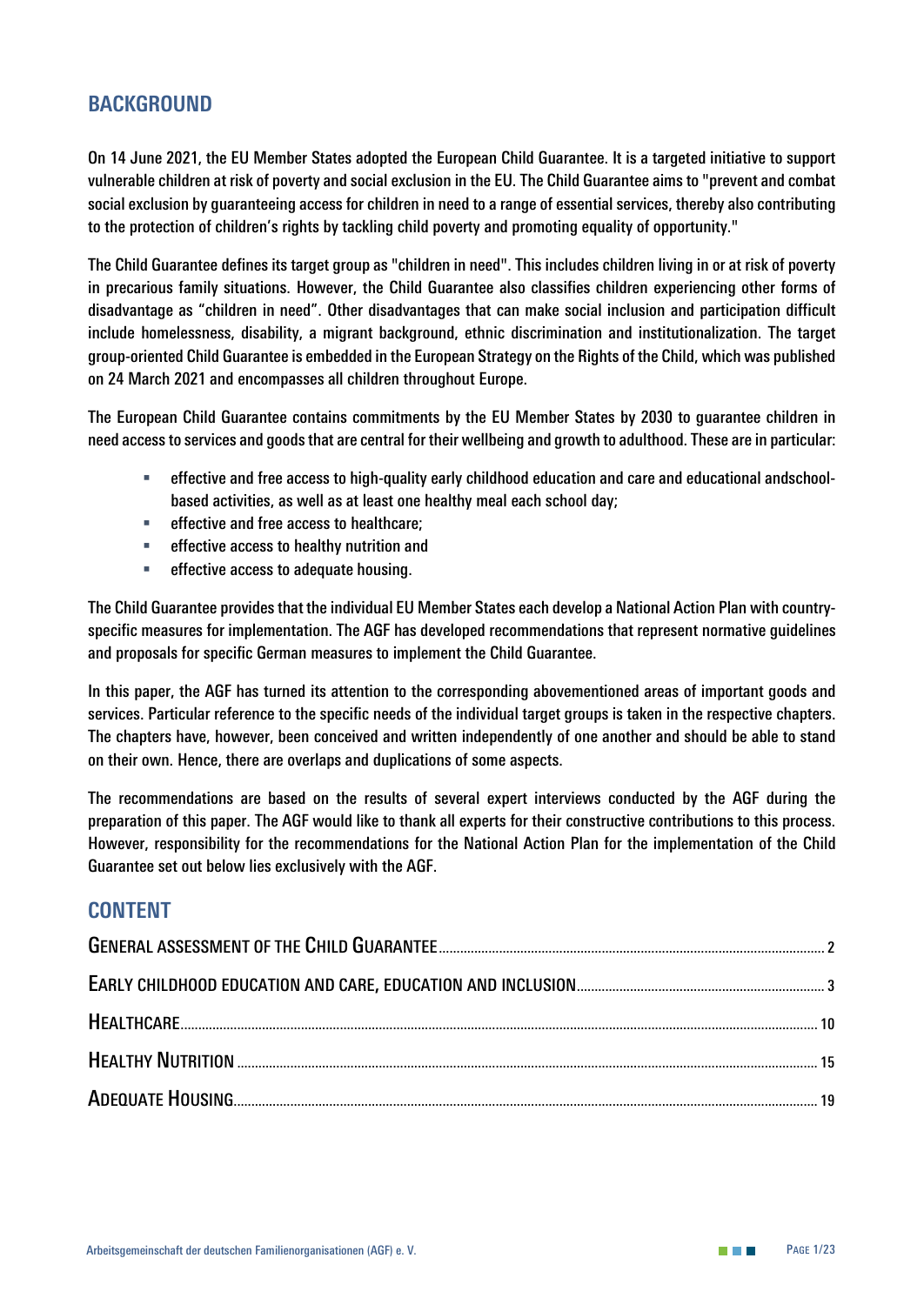# <span id="page-2-0"></span>**GENERAL ASSESSMENT OF THE CHILD GUARANTEE**

*The AGF welcomes the European Child Guarantee and sees it as an opportunity to intensify the fight against child and*  family poverty and for greater social inclusion. Its implementation is accompanied by the hope and expectation that *the fight against child poverty will receive new impetus.*

*In the National Action Plan that is to be drawn up, the AGF expects the Federal Government to encourage substantial progress in the individual thematic areas for opportunities for disadvantaged children to participate in society. The basis must be the objectives of the Child Guarantee against the background of the current situation in Germany. This means that the Action Plan must, where appropriate, go beyond the individual demands of the Child Guarantee in order to achieve its basic goals. It will not be sufficient to limit measures to those that already exist.*

*In essence, some fundamental conditions apply both to the development of the National Action Plan and to the implementation and realization of the measures proposed in it, which are of great importance in all topics. These include, above all::*

- *Improving the social participation opportunities of disadvantaged children is an important process, which can bring about lasting changes in their lives. On the other hand, the Federal Government must not neglect the fight against poverty in addition to the goal of mitigating the consequences of poverty.*
- *Monetary and infrastructural benefits should not be played off against one another, either in preventing and combating poverty or in mitigating the consequences of poverty.*
- *This is an initiative that should be tackled not with single measures alone but with a whole package of measures, in which the individual measures are coordinated with one another. Therefore, the National Action Plan should be accompanied by an overall strategy and its implementation should be given high priority.*
- *This requires both interdepartmental coordination with a separate budget for interdepartmental measures and constructive cooperation between the Federal, State and local governments.*
- *In addition, families, children and young people as well as civil society, associations and academia must bring their expertise fully to bear in this process.*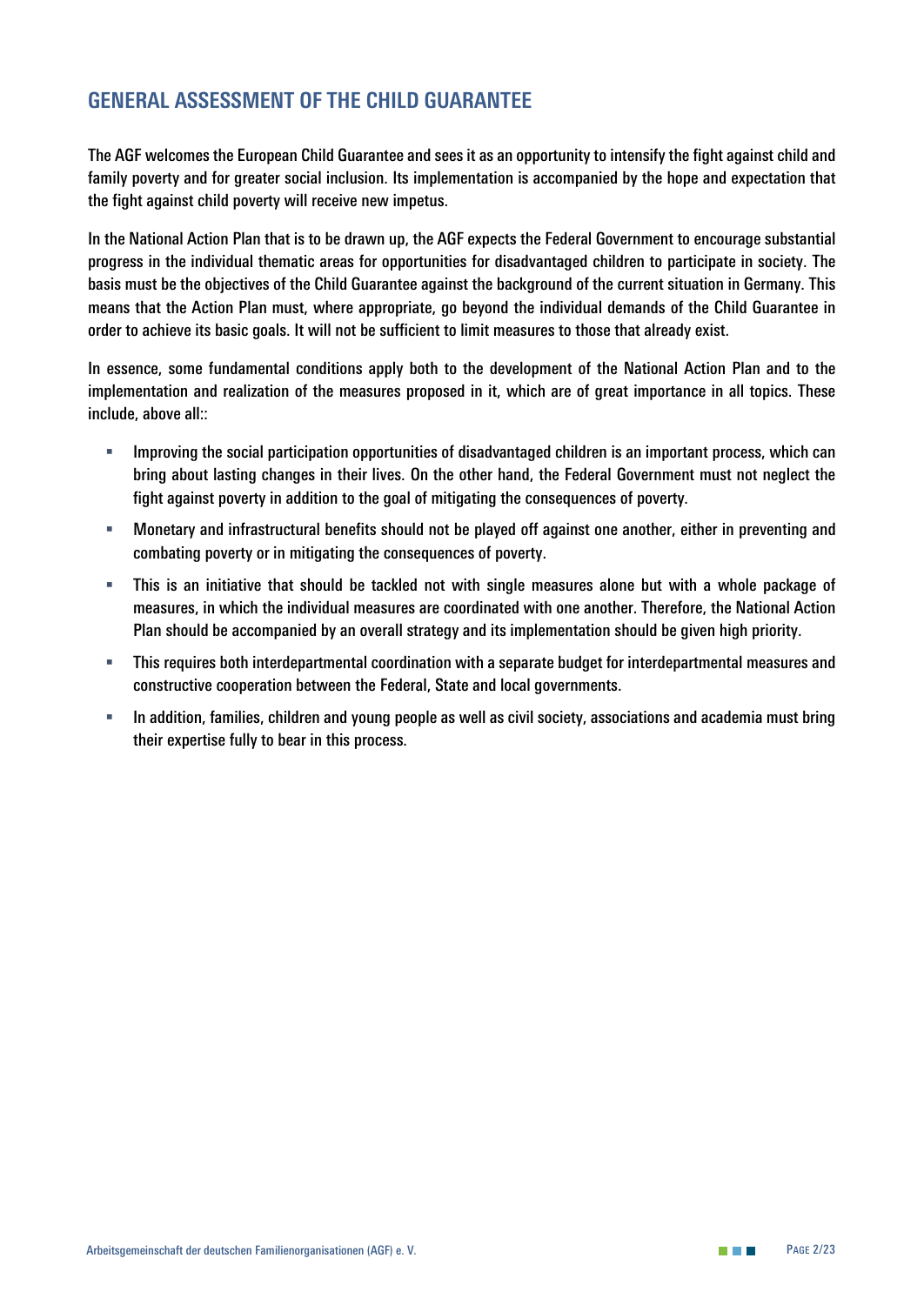# <span id="page-3-0"></span>**EARLY CHILDHOOD EDUCATION AND CARE, EDUCATION AND INCLUSION**

*With a view to guaranteeing effective and free access to high quality early childhood education and care, education and school-based activities […], Member States are recommended to:*

- *(a) identify and address financial and non-financial barriers to participation in early childhood education and care, education, and school-based activities;*
- *(b) take measures to prevent and reduce early school leaving, taking into account a gender perspective, to reengage children who are at risk of dropping out or have dropped out of education or training, including by providing personalised guidance and strengthening cooperation with families;*
- *(c) provide learning support to children with learning difficulties to compensate for their linguistic, cognitive and educational gaps;*
- *(d) adapt facilities and educational materials of early childhood education and care and of educational establishments and provide the most appropriate response to the specific needs of children with special educational needs and of children with disabilities, using inclusive teaching and learning methods; for this purpose ensure that qualified teachers and other professionals are available, such as psychologists, speech therapists, rehabilitators, social workers or teaching assistants;*
- *(e) put in place measures to support inclusive education and avoid segregated classes in early childhood education and care establishments and in educational establishments; this may also include giving priority to, or, when needed, early access for, children in need;*
- *(f) provide at least one healthy meal each school day;*
- *(g) ensure provision of educational materials, including digital educational tools, books, uniforms or any required clothing, where applicable;*
- *(h) provide high speed connectivity, digital services and adequate equipment necessary for distance learning to ensure access to educational content online, as well as to improve digital skills of children in need and teachers and make the necessary investment to tackle all forms of digital divide;*
- *(i) provide transport to early childhood education and care and education establishments, where applicable;*
- *(j) ensure equal and inclusive access to school-based activities, including participation in school trips and sport, leisure and cultural activities;*
- *(k) develop a framework for cooperation of educational establishments, local communities, social, health and child protection services, families and social economy actors to support inclusive education, to provide after school care and opportunities to participate in sport, leisure and cultural activities, and to build and invest in educational establishments as centres of inclusion and participation.'*

#### *AGF recommendations*

*It is gratifying that the Child Guarantee tackles the issue of care and education. Few other experiences shape later life as much as long periods of deprivation and exclusion in childhood. If, for financial reasons, children are denied participation in educational events, class trips, celebrations, sports and culture, this not only affects their educational life but also leads to stigmatization and a lack of opportunities to participate in the social arena.* 

In its care and education section, the Child Guarantee formulates numerous recommendations that focus on formal *early childhood and school education. Non-formal and informal educational processes, such as those that take place in out-of-school youth work, are not considered. However, these are of great importance in the educational development of children and young people and should be given appropriate consideration in the design of the national implementation. When implementing the Child Guarantee, special attention must also be paid to families and their resources and needs, as they are the primary actors in the education and upbringing of the children.*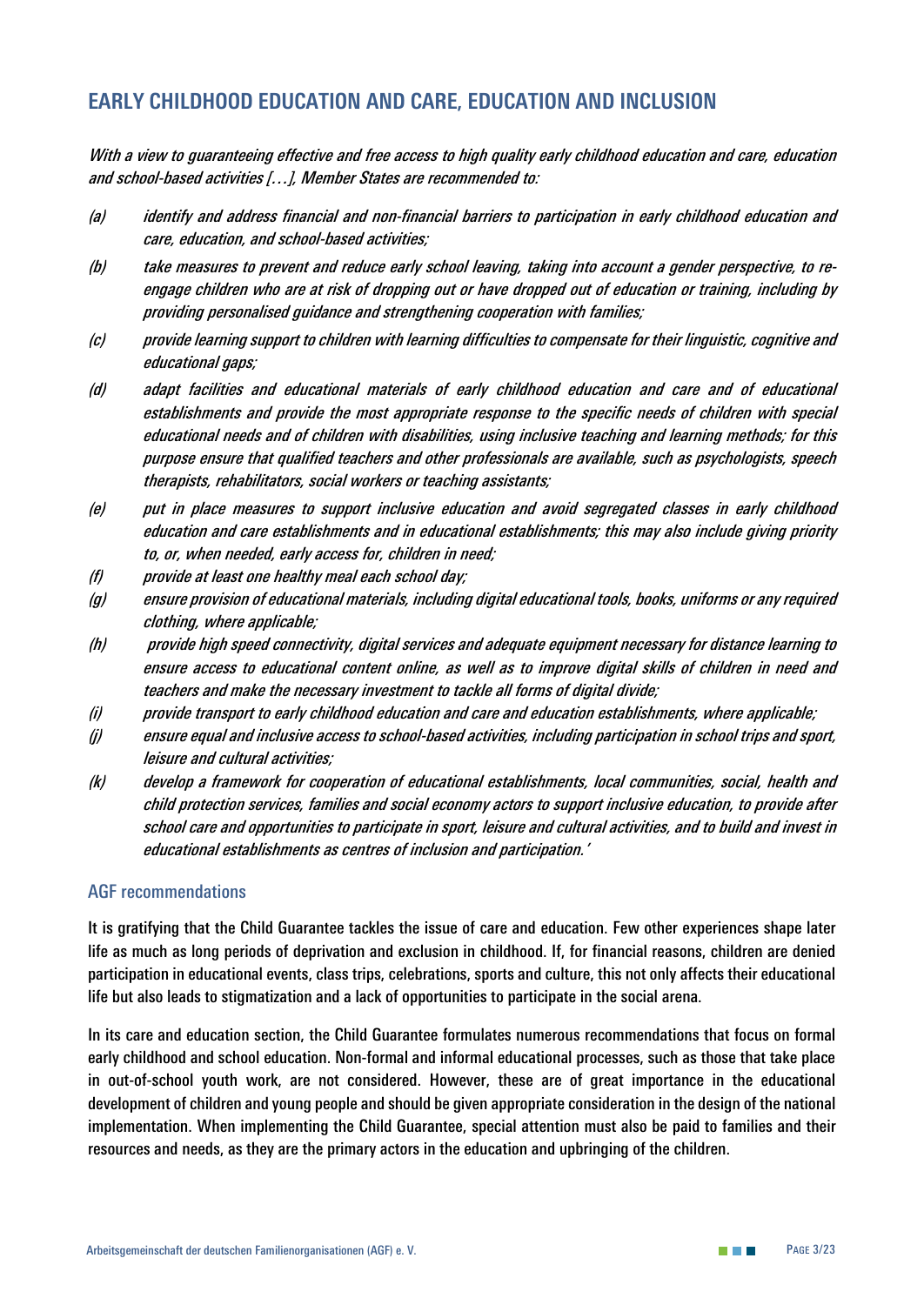#### *Basic remarks on the concept of education*

*From the AGF's point of view, childcare, school and out-of-school education systems must play a key role in poverty prevention. Overall, educational success in Germany is, by the very nature of the way education is structured, too closely linked to social status. At the same time, it is necessary to adapt the education systems to future challenges, such as new production methods, climate change, digitalization challenges and changing individual life plans. In this respect, major efforts are required, which the AGF cannot cover fully in this paper. However, already a serious attempt to achieve the goals of the Child Guarantee undoubtedly needs an urgent better funding of the daycare system and schools and other educational institutions.* 

*The AGF understands education comprehensively according to Article 29 of the Convention on the Rights of the Child. It should fully develop 'the child's personality, talents and mental and physical abilities to their fullest potential'. From the family's point of view, childcare and educational institutions thus have a complex educational mandate that encompasses far more than breeding youngsters for the labour market. Education is a right, which aims at the development of personality and values, social skills, the ability to cooperate, tolerance and the capacity for democracy. It is intended to impart general knowledge, to lay the foundations for professional training and to support children and young people holistically on their way to a fulfilled life.* 

*In the course of implementing the Child Guarantee, we must therefore also consider which fundamental reforms are necessary in our education system for all students to develop their personalities fully and realize their potential. Children and young people need to develop not only technical skills but also general skills for future areas of responsibility and capability. This requires a discussion about a new learning and examination culture that promotes not only subject skills but also a broad spectrum of other competences.*

#### *'Effective access'*

*The Child Guarantee calls for 'effective […] access to high quality early childhood education and care, education and school-based activities'. It understands this to mean 'a situation in which services are readily available, accessible, of good quality, provided in a timely manner and where the potential users are aware of their existence, as well as of entitlements to use them (…).'*

*The AGF welcomes the fact that access to childcare facilities in Germany has already been improved in recent years. The process of quantitative and qualitative development is far from complete, but at least a path ahead has been plotted that must be taken in the future. However, the National Action Plan for the implementation of the Child Guarantee must also focus on access to extracurricular leisure and educational opportunities as places of non-formal learning and the development of self-determination and self-efficacy. In addition to socio-structural access barriers, there are also major regional inequalities and urban–rural differences in effective access.*

*For the AGF, 'effective' access means that facilities are available at the times when families need them. Currently, there are still large gaps in this regard in Germany. For example, all children should have the right to high-quality, allday care that meets their needs. Familiar childcare services must also be available during longer closures of facilities, e.g. during holidays, and viable solutions for off-peak hours and night care must be developed.*

*For children in refugee accommodation, specific measures should be included in the National Action Plan to guarantee their right to education and their access to schools, recreational, care and out-of-school educational opportunities.* 

#### *'Free access'*

*The AGF supports the approach that access to facilities should be free of charge for the groups targeted in the Child Guarantee. For the family organizations, there is no question that the use of education and care services must not fail because of money. In the daycare centre, for example, families should therefore only contribute according to their actual ability to pay. Irrespective of this, long-term plans should be made to make this attendance free of charge for all children.*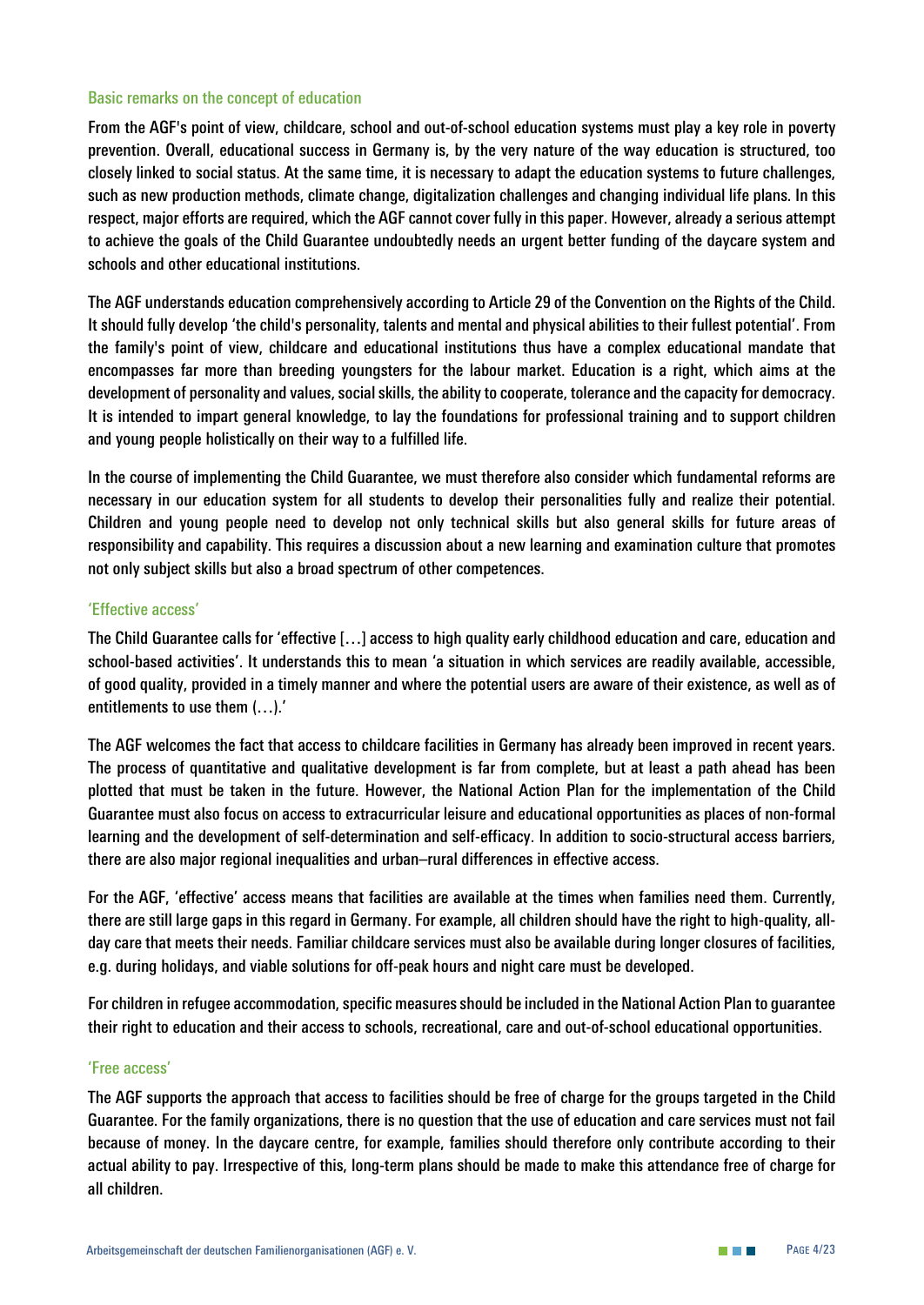*The Child Guarantee sensibly includes many costs that are associated with attending education and care facilities. Too often, exclusion is subtle. In Germany, for example, actual school attendance (as opposed to child daycare) is basically free of charge. However, the costs indirectly related to school attendance, such as lesson materials, school transport, entrance fees and costs for excursions or school trips or lunches, greatly predispose to exclusion. Including daycare and school transport in the catalogue of measures is therefore correct, as is the inclusion of other schoolrelated activities, such as school trips and meals, which is called for by the Child Guarantee elsewhere. For example, parents and children may be stigmatized by the procedures for receiving support when they cannot afford the costs of excursions.*

#### *'Good quality' in all services*

*The Child Guarantee emphasizes that 'effective' and 'free' access means 'good quality' early childhood care, education and upbringing. Only if the services are of high quality can the principle be fulfilled that all children have a right to the advancement of their development and to an education that will make them self-reliant and capable of living in a community. And only if the services are good can they hope to reduce educational disadvantage, overcome poverty and enhance children's economic and social stability.* 

*Numerous proposals from the AGF have emerged from discussions on the expansion of child daycare and all-day care in primary schools.[1](#page-5-0) These emphasize, for example, that there must be binding, nationally uniform and scientifically based standards for the quality of childcare facilities. Among other things, they call for educational and care services that offer children an emotionally safe environment, are intellectually stimulating and have health-promoting effects.* 

#### *Participation*

*In order to achieve high quality in childcare and educational institutions, children, young people and their parents must be systematically involved in the decision-making and design processes. Distinct and extensive opportunities for participation are the only way to ensure that child daycare centres and schools transform from places of care and learning into real places for living. To this end, the interests of children, young people and parents in the design of structures and everyday processes must be further systematically included.*

*With the increasing time children spend in childcare facilities and schools, there is a growing need among parents to be able to participate in this important area of children's lives or at least to be able to follow their development there. It is desirable to improve the exchange between the child daycare/school and family systems. New formal and informal forms of parental work are needed to achieve greater transparency in both directions. The family, social and cultural backgrounds of the parents and the associated interests and possibilities must be taken into account.* 

#### *Professionals*

*Professionals such as educators, social workers and teachers play a central role in achieving the Child Guarantee goals. Germany is facing a glaring shortage of skilled workers in this area, which will become even more acute with increasing demand.* 

*Measures to implement the Child Guarantee should therefore be dovetailed with existing initiatives to improve the skilled labour situation. This applies to all areas of education and care: teachers, educators, school social workers, etc. These professions should be made more attractive to entrants. This means better pay, especially for educators and social workers. Professionals need more room to manoeuvre in order to be satisfied and to do high-quality work. Promotion opportunities and horizontal career opportunities are also measures to increase the attractiveness of these professions.* 

*The implementation of the Child Guarantee must take up and build on existing strategies to expand training capacity for educators, teachers and school social workers. This requires close coordination between the federal level and the* 

<span id="page-5-0"></span>*<sup>1</sup> See the AGF position papers ["Fields of action for high quality education, care and upbringing in Kitas"](https://www.ag-familie.de/media/docs16/AGF_Position_Kitaqualitaet_April16.pdf) and ["Requirements for the quality of](https://www.ag-familie.de/media/docs20/AGF_Positionspapier_Ganztagsbetreung_Grundschulen_Juni_2020.pdf)  [all-day care for children of primary school age from a family perspective"](https://www.ag-familie.de/media/docs20/AGF_Positionspapier_Ganztagsbetreung_Grundschulen_Juni_2020.pdf).*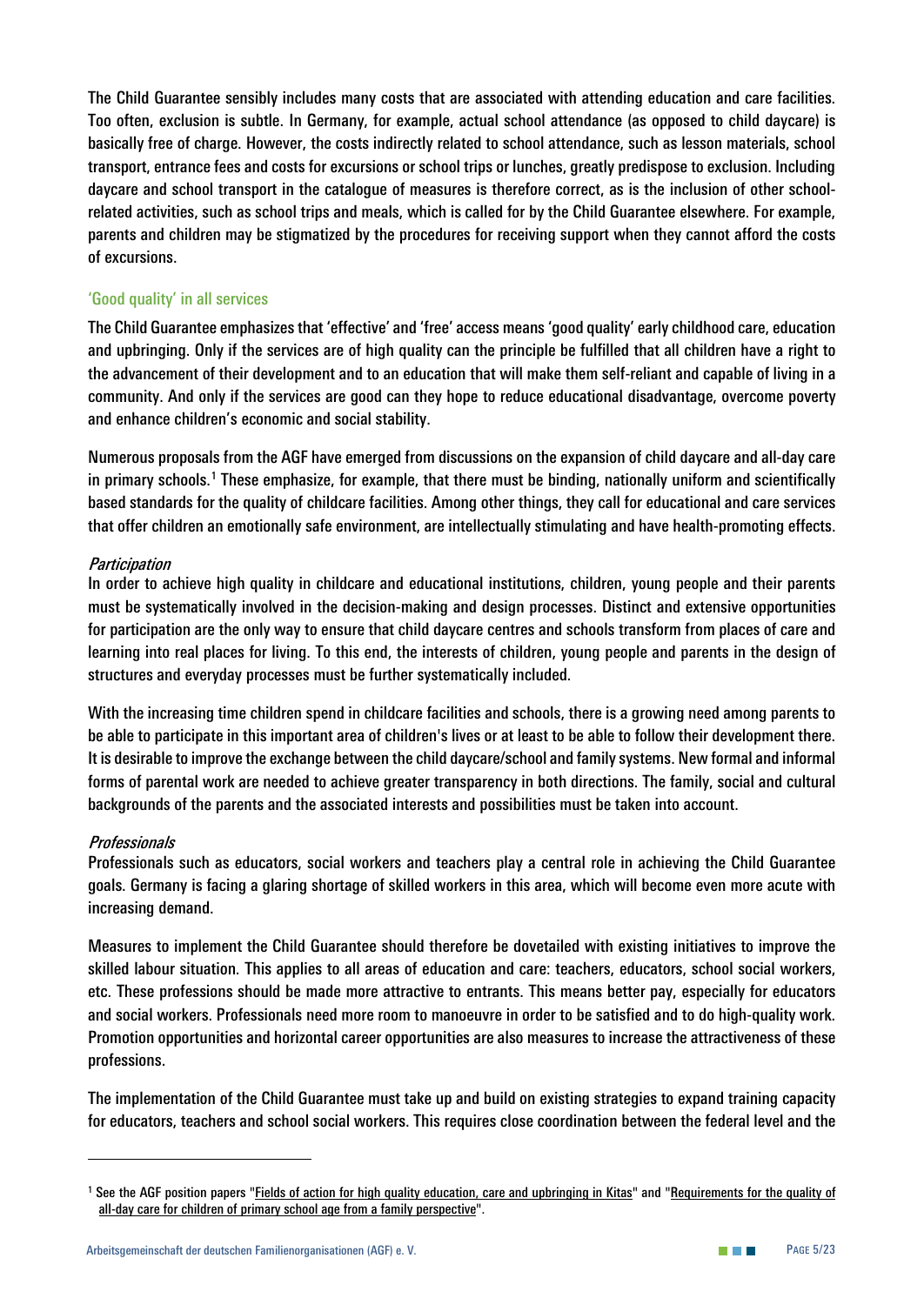Länder. However, greater efforts must also be made by the federal government and the Länder to meet the demand *for suitable university and technical college teachers for the abovementioned training programmes.* 

*Work in the care, upbringing and education of children and adolescents is characterized by a high and increasing need for cooperation between professional groups, which has not yet been sufficiently reflected in the curricula. In order to promote the ability of professional groups to cooperate, specific joint training sections of these professions could be useful, as a preparation for the requirements of interprofessional cooperation. In addition, especially against the backdrop of the Child Guarantee, professionals must be qualified in their initial, further and continuing training to work in a poverty- and inequality-sensitive manner. Furthermore, it is necessary to recruit multilingual professionals and those with a migration background.*

*The training to become an educator should be regulated at national level. In the childcare sector, too, at least some of the pedagogical staff, and in any case the management, should have at least a bachelor's degree, and it must also be possible to provide corresponding further training for educators. Moreover, the professional training would need to be constantly updated and more closely linked with daycare centre practice.*

#### *Involvement of different levels and actors and cooperation in support*

*The Child Guarantee calls for developing 'a framework for cooperation of educational establishments, local communities, social, health and child protection services, families and social economy actors [...].'*

*This approach requires the involvement of different actors at several levels. State, regional and municipal actors are responsible for many measures in the education and care sector. Here, however, the conditions are sometimes very different, both between city and rural areas and with regard to the financial situation of the municipalities. This must be taken into account when implementing the Child Guarantee. Financially weak municipalities find it much more difficult to provide the necessary infrastructure for children and families affected by poverty. In particular, preventive measures as well as family education and counselling services often fall victim to austerity measures.*

*On the ground, successful cooperation requires that interprofessional cooperation occurs on an equal footing. This requires the provision of the appropriate (time) resources, continuous development of a culture of cooperation and corresponding structures in and between the institutions (see AGF position paper on 'Requirements for the quality of all-day care for children of primary school age').* 

*Additionally, the quality of the relationship between child, professional and parents is an important factor for the success of education, care and upbringing. Families are the primary places for the upbringing, personality development and education of children. They exercise this responsibility in cooperation with care facilities. The central point of this joint upbringing and education partnership is the well-being of the child, taking into account his or her individual life situation. The implementation of the Child Guarantee should also include improving family counselling, family education and family centres, as these are the places that support parents in increasing their competence and reflecting on their role in the educational partnerships.*

*A prejudice-conscious, poverty-sensitive attitude on the part of professionals and teachers is of central importance. They should treat parents and families with respect, regardless of their socio-economic background. Resources must be made available to enable a good exchange and meaningful participation by parents and children. At the same time, children and young people in general must be able to participate more than hitherto in shaping the structures and processes in schools and childcare facilities.*

#### *Digitalization*

*Proposals for digital equipment and participation in the digital realm are mentioned at various points in the Child Guarantee. The AGF supports this and has set out criteria for these digitalization processes in daycare centres and schools in its 'Discussion paper on digital change and its impact on families'. [2](#page-6-0) Daycare centres and schools should* 

<span id="page-6-0"></span>*<sup>2</sup> [https://www.ag-familie.de/media/docs19/AGF\\_Diskussionspapier\\_digitalisierung\\_und\\_familie\\_November19.pdf](https://www.ag-familie.de/media/docs19/AGF_Diskussionspapier_digitalisierung_und_familie_November19.pdf)*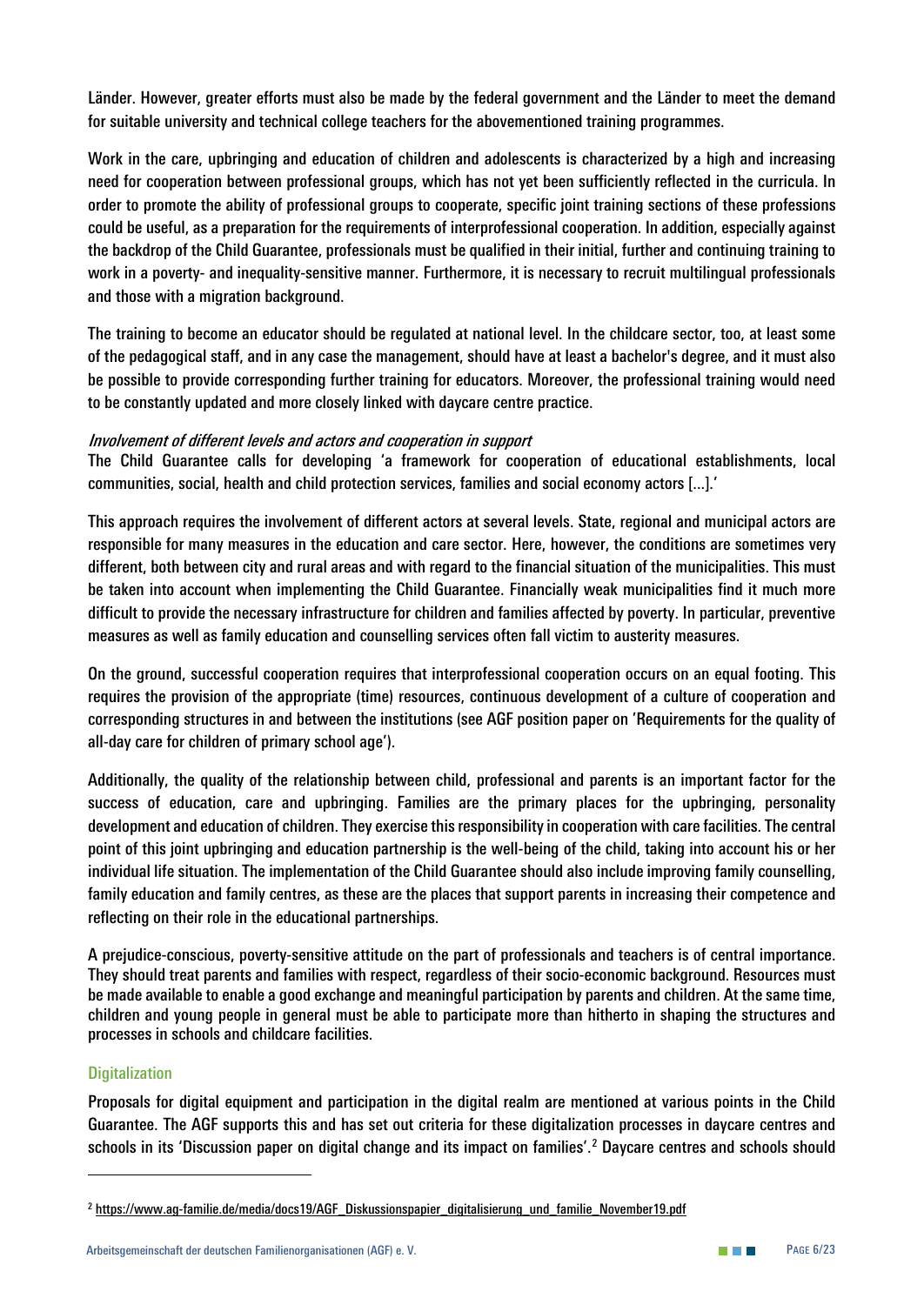*teach media skills as part of the use of digital tools for the acquisition and presentation of knowledge, for artistic expression and also for skills related to the world of work. However, media and techniques should only be used in schools and (particularly) in daycare centres as one educational tool among many to achieve defined pedagogical goals. In addition, schools should teach a reflective approach to media content, which includes the processing of information as well as source criticism and an understanding of interest-driven communication and manipulation.* 

*Younger children should use digital media in daycare centres only in the context of specific media education objectives and concepts, for a limited period of time and only under the guidance of appropriately qualified staff. The AGF is critical of the use of digital media by children under the age of three.* 

*In the school sector in particular, Germany has a fundamental need to catch up, from different perspectives. The COVID-19 pandemic in particular highlighted the inadequacy of the digital equipment. While other countries were able to build on a fundamentally functioning structure during the pandemic and were thus able to introduce or expand distance learning at relatively short notice, the German school system was not ready for it, in terms either of infrastructure or of content. Equipment in schools and among families was and is lacking. There is also a lack of competence in terms of content, both technical and pedagogical.* 

*Within the framework of the Child Guarantee, families should be provided with one or more computers in the household in line with their needs, enabling all children in a family at the same time to attend lessons virtually and have access to digital educational opportunities, as well as being able to do their homework on computer.* 

#### *School dropout*

*Currently, according to the Education Report, around 7% of young people leave general education schools each year without a lower secondary school leaving certificate (2018: just under 54,000 young people, see Autorengruppe Bildungsberichterstattung (2020): Bildung in Deutschland 2020. Bielefeld). The Child Guarantee accordingly points to this issue. Boredom with school, truancy and dropout can be attributable to the personality of the children and young people, to their families, the school system or the specific school situation, to the peer group of those affected, and often also in combinations of these factors. Preventing and dealing with these problems requires the cooperation of school, family and child and youth welfare services.* 

*The implementation of the Child Guarantee should focus on two levels in particular. On the one hand, school must be seen as a place where children and young people who have difficulty in coping with the demands of school behavioural expectations and cognitive performance can find mechanisms and contact people who represent trust and security. This requires, among other things, the expansion of school social work across the board for all types of schools. Schools must develop an inclusive positive climate and at the same time an early warning system for pupils at risk. Teachers need to be sensitized not only to the warning signs of boredom and truancy but also to their own restrictive, rejecting behaviour towards pupils, which can drive the pupils into truancy. At the same time, there is a need for family and parental support services, learning support, the accompaniment of young people who are 'tired of school' by school social workers and, last but not least, a variety of counselling and support services for immigrants.* 

*On the other hand, young people who will not achieve a school leaving qualification in the medium term need alternative pathways that serve to bridge the gap between school and working life outside the normal school and vocational training system. Despite the criticism that these offers initially require that an individual experience failure in school and the labelling of young people as 'dropouts', the promotion and widespread availability of such approaches within the framework of the Child Guarantee makes sense. There are already good approaches here, but they are too often merely project-based and underfunded.* 

#### *Inclusive education*

*The Child Guarantee contains various proposals relating to individual support needs and inclusion. This is to be welcomed in principle, although the aim must be to create structural conditions for successful inclusion.*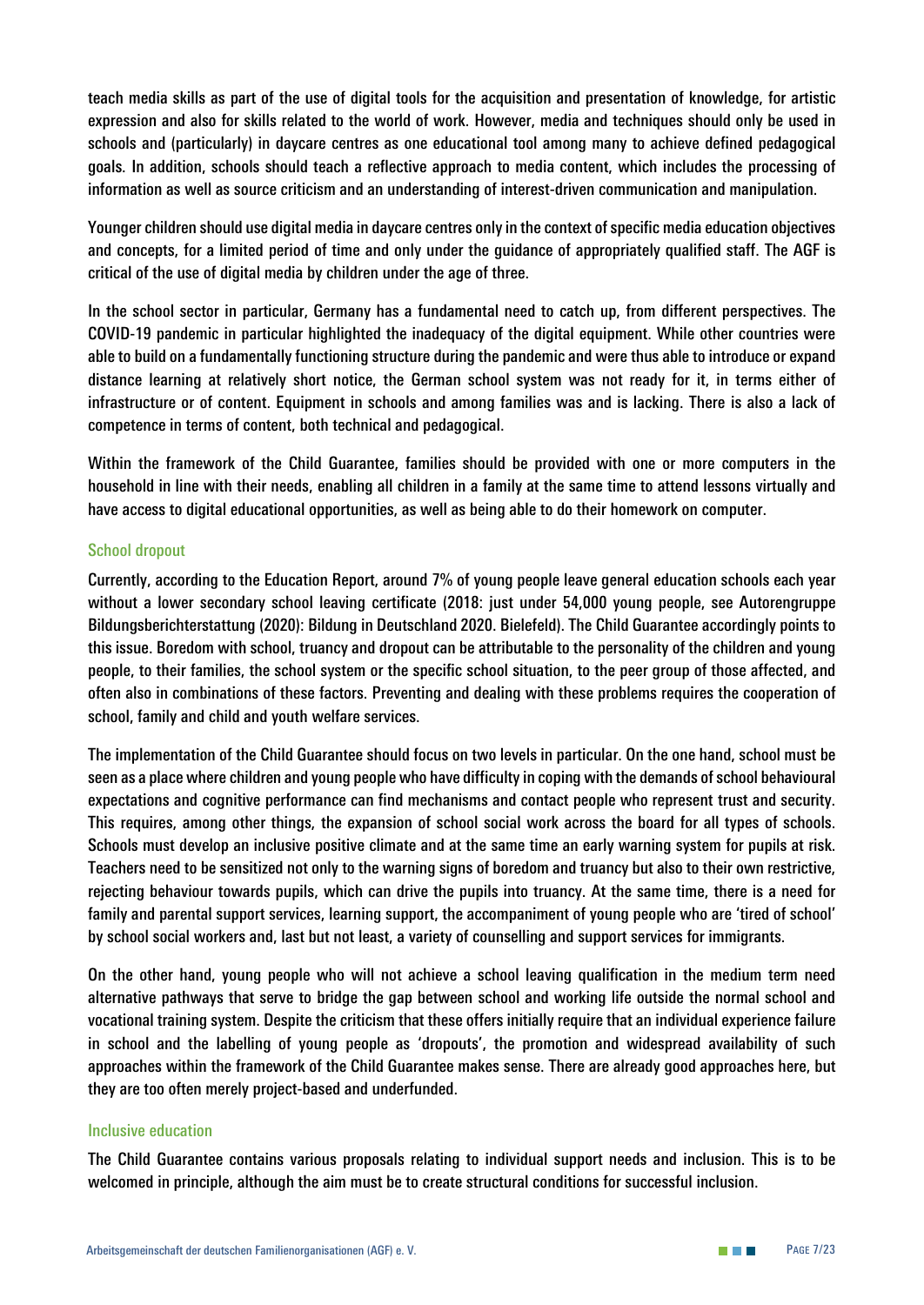*The AGF is sharing the results of the discussions within the "Bundesforum Familie", which focused on the topic of 'inclusion' in 2013–2015.[3](#page-8-0) Those discussions highlighted that 'inclusion' means an appreciation of the diversity of people and families and the goal of enabling every individual to participate fully in all areas of society. Families and children are acknowledged and accepted in their diversity. Regardless of origin, skin colour, economic living conditions, educational standards, lived family form, disabilities and other individual characteristics, they are a recognized part of society, have access to all areas of society and can actively participate in shaping it. Inclusion thus does not refer to people with disabilities alone but relates to barriers to participation along social dimensions of inequality.* 

*However, children with physical, mental/psychological, intellectual and multiple disabilities have specific participation problems in the current daycare and school system, which require more fundamental measures than other target groups.*

*The Child Guarantee expects measures to be put in place '[…] to support inclusive education and avoid segregated classes in early childhood education and care establishments and in educational establishments [...]'. The AGF supports this approach, but points out that, in Germany, given the distinctive structure of special schools and the current qualitative and quantitative state of expansion of inclusive schools, parents currently have hardly any real alternative but to choose between an inclusive school and a special school.* 

- *Currently, children of preschool age with severe disabilities can often not find daycare centres or institutions that will accept them, let alone offer appropriate support that fulfils their right to an education. The reason is that there are too few all-day inclusive education and care facilities nationwide to meet existing needs. This is where the Child Guarantee must come in, so that such services can be made more widely available.*
- *Parents' choice between an inclusive school and a special school can only become a real alternative if the right conditions are in place. This requires corresponding offers of high quality, which, however, are not available everywhere. To ensure this, what is needed is appropriate implementation of the Child Guarantee proposals, further qualification of the staff and adequate equipment in schools, supported by a socially fair distribution of funds for all school activities.*
- *In particular, access to all-day schools and after-school care is not widely enough available. The current expansion of all-day support for primary schoolchildren must also take into account the specific needs of children with disabilities, which, for the latter especially, means a needs-based staffing ratio, qualified staff and suitable physical equipment.*
- *For inclusion to be successful, the right to assistance and support for inclusion must be enhanced: this must go beyond the school sector alone and include support, in the form of funding also, in after-school centres and extracurricular educational and leisure activities. In addition to the expansion of individual rights, the application procedures for benefits for parents must be simplified and de-bureaucratized.*
- *Although education in Germany is largely the responsibility of the Länder, binding solutions for the implementation of the UNCRPD must be imposed at the federal level in the interest of children and young people. To this end, the children, young people and their families must be systematically involved in the decision-making and implementation processes for inclusive daycare centres and schools. The rights of people with disabilities and their families must be rigorously effectuated as quickly as possible.*
- *Inclusion in education entails more than taking into account the needs of children and young people with disabilities. Educational institutions in general must ensure that each individual child, with his or her specific abilities, talents and experiences, is accompanied and supported. Such an education of diversity aims at*

<span id="page-8-0"></span>*<sup>3</sup> See BFF final report "Family is Diversity - Living Inclusion, Ensuring Participation": [https://bundesforum-familie.de/familie/wp](https://bundesforum-familie.de/familie/wp-content/uploads/2015/12/BFF_2015_Familie_ist_Vielfalt_Inklusion_leben_Teilhabe_sichern.pdf)[content/uploads/2015/12/BFF\\_2015\\_Familie\\_ist\\_Vielfalt\\_Inklusion\\_leben\\_Teilhabe\\_sichern.pdf.](https://bundesforum-familie.de/familie/wp-content/uploads/2015/12/BFF_2015_Familie_ist_Vielfalt_Inklusion_leben_Teilhabe_sichern.pdf)*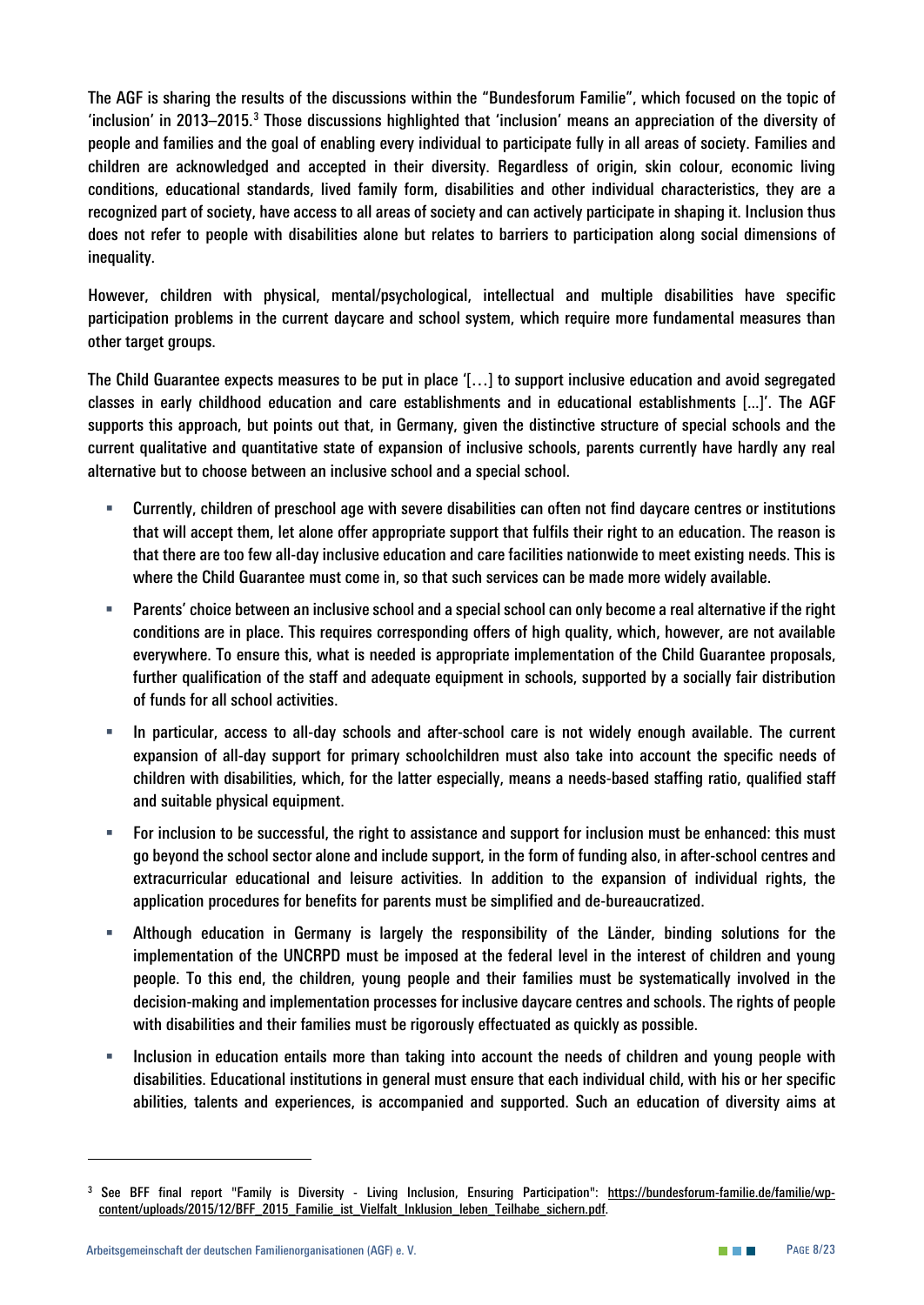*creating equal opportunities and evening out social differences. In implementing the Child Guarantee at national level, the focus must be primarily on creating conditions for a long-term, inclusive social framework*

*The family organizations point out that it can also be the parents in families who are affected by a disability and need proper support. Their children often also experience disadvantage as a result. For example, parents with a disability are more often dependent on support in their family life, due to their physical, mental or intellectual impairments. This is especially true for everyday problems: For example, registering children in daycare centres and schools can be difficult for parents with intellectual disabilities to manage on their own. The national action plan must therefore also provide for the necessary measures to compensate for the disadvantages of disabled parents. In addition to technical assistance, this also includes personal support for parents.*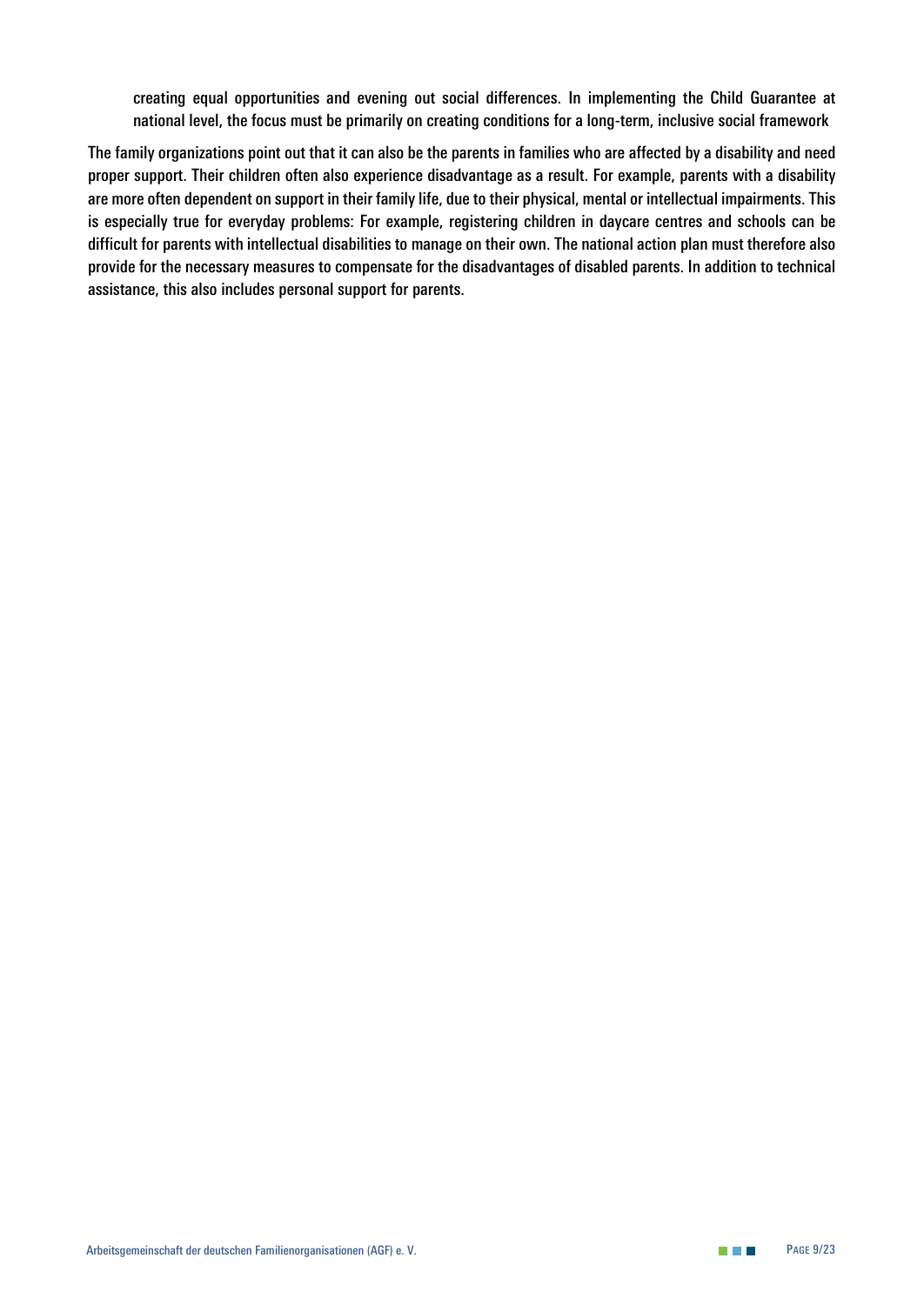# <span id="page-10-0"></span>**HEALTHCARE**

*In order to achieve the objective of "guaranteeing children in need effective and free access to quality health care", the Child Guarantee specifically requires the following commitments by Member States:*

- *(a) 'facilitate early detection and treatment of diseases and developmental problems, including those related to mental health, ensure access to periodic medical, including dental and ophthalmology, examinations and screening programmes; ensure timely curative and rehabilitative follow-up, including access to medicines, treatments and supports, and access to vaccination programmes;*
- *(b) provide targeted rehabilitation and habilitation services for children with disabilities;*
- *(c) implement accessible health promotion and disease prevention programmes targeting children in need and their families, as well as professionals working with children.'*

#### *AGF recommendations*

*The national action plan must be guided by a comprehensive concept of health and must place health-promoting, proportionate preventive measures that target physical, mental and social influences on child health at the centre of its political strategy.* 

*The relevant health policymakers and experts, as well as child and family associations, must be systematically involved in the preparation and implementation of the action plan. To achieve the goals of the Child Guarantee, close cooperation is necessary between federal, state and municipal structures, health and child/family-related actors and civil society.*

#### *General remarks on the relationship between poverty and health and on the implementation of the Child Guarantee*

*The link between poverty and health is still rarely emphasised in political discourse, so the explicit focus of the Child Guarantee on the context of "poverty" is very welcome.*

- **Improving the inclusion of children in need in the health system is an important aim that can bring about lasting <b>F** *changes in their circumstances. In addition to mitigating the consequences of poverty, the actual fight against poverty must also be intensified. Child poverty is a consequence of family poverty.*
- *At the heart of the policy strategy must be clear reference to the most vulnerable target groups, a focus on their circumstances (rather than solely on individual behaviours) and a basic concern to empowerment. The national action plan must be based on a comprehensive concept of health, taking into account physical, mental and social aspects.*
- *To achieve the objectives of the Child Guarantee, interdepartmental cooperation with a multidisciplinary steering group and a joint, cross-sectoral budget is necessary. The interdepartmental structures must be characterised by cooperative thinking and action. Constructive cooperation between federal, state and local structures is urgently needed.*
- *Structures for exchange and cooperation must be created that enable the children in need and their families, as well as associations and civil society initiatives, to participate to a large extent.*
- *In the area of healthcare, there are already approaches / initiatives to promote the health of children, such as the national centre for early support ("Nationales Zentrum Frühe Hilfen") and the "Health target: growing up healthy – life skills, exercise, nutrition". Their results need to be systematically included in the process of implementing the Child Guarantee.*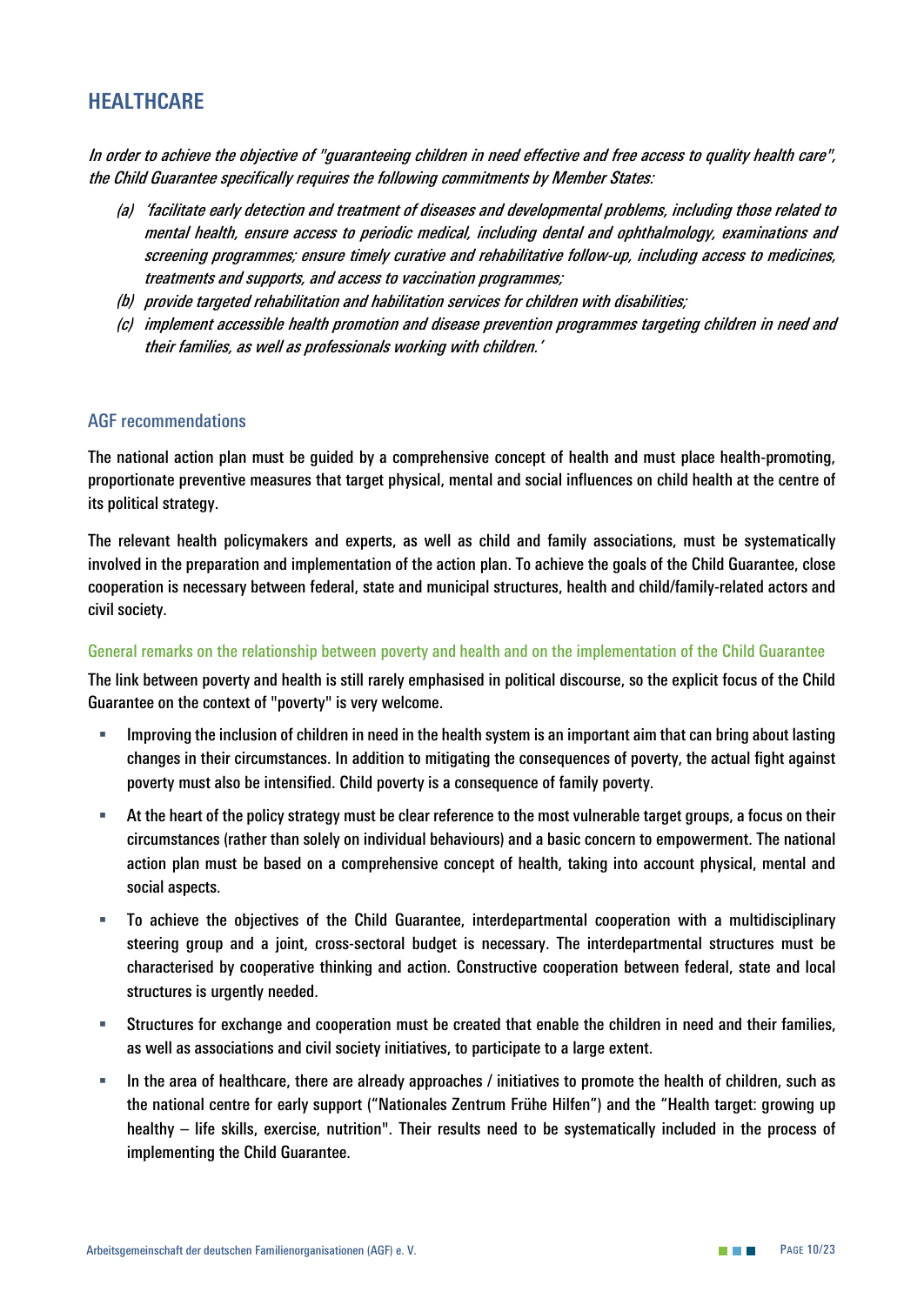#### *Further developing early intervention and follow-up measures*

*The early support services (Frühe Hilfen) established in Germany in 2007 provide parents of children in the early years, from pregnancy to the age of three, with access to medical as well as psychosocial and educational support services. Linking health services with child and youth welfare services is particularly beneficial for vulnerable target groups.* 

- *Within the framework of the implementation of the Child Guarantee, the heterogeneity of the services should*  be standardised as far as is reasonable by creating a stronger nationwide profile. The aim should be to make it *easier for parents to identify and find their way to the services.*
- **Positive effects of the early support services (Frühe Hilfen) that support parents with young children up to the** *age of three years) are proven. In order to continue these effects after the child turns four and to give targeted support to their families, follow-up structures must be created. A social work-supported structure must be established for children from the age of four and their parents. It should offer counselling to help with social and health-related problems and must advocate for families and help them gain access to facilities or programmes.*
- *Some children in need do not have (sufficient) access to counseling, care and health promotion and therefore do not benefit from these services. Services must be geared to target groups that existing services have hitherto found hard to reach. Additionally, it has to be located in the settings in which the target groups live and relevant outreach offerings must be available.*

#### *Preventive medical checkups*

*Preventive medical checkups for children and adolescents are established procedures in Germany to detect health disorders or abnormalities in development at an early stage. They have high take-up rates in the younger age groups. However, take-up declines with the age of the children. In addition, there is a lower take-up rate in families with a low socio-economic status and among families with a migration history.* 

- *Within the framework of the Child Guarantee, measures should be taken to encourage screening of children and young people in all social groups as fully as possible. This includes, among other things, providing more target group-specific information and counselling, taking steps to overcome language barriers and promoting cultural sensitivity among all healthcare professionals involved.*
- *Doctors and medical practitioners involved in screening should further develop their awareness of and ability to spot mental abnormalities, family violence or child neglect. In addition, they should increase their knowledge of local referral possibilities when a need for educational or social counselling is identified. Furthermore, paediatricians and adolescent doctors should, where possible, be more firmly embedded in municipal networks of medical, psychosocial and counselling support structures, including child and youth welfare.*
- *Overall, access routes and support services for families and children under stress must be developed in such a way that the necessary support can actually be taken up if risks and stresses are identified in the course of early detection examinations.*
- *In order to increase the value of school entrance health examinations for research and evaluation of healthrelated measures in early childhood, a far-reaching standardisation of the parameters of such examinations and the procedures used should be aimed for. In health examinations at the time of school entrance and at other standard health examinations in children's lives, reference should be made, if necessary, not only to schoolrelated special support and other options but also to low-threshold, family-related services such as family centres, family education and family counselling.*

#### *Facilitating access to rehabilitation for children and young people*

*Medical rehabilitation services for children and adolescents are of great importance in mitigating the physical and psychological consequences of disabilities, illnesses or accidents and thus maintaining the children's ability to go to*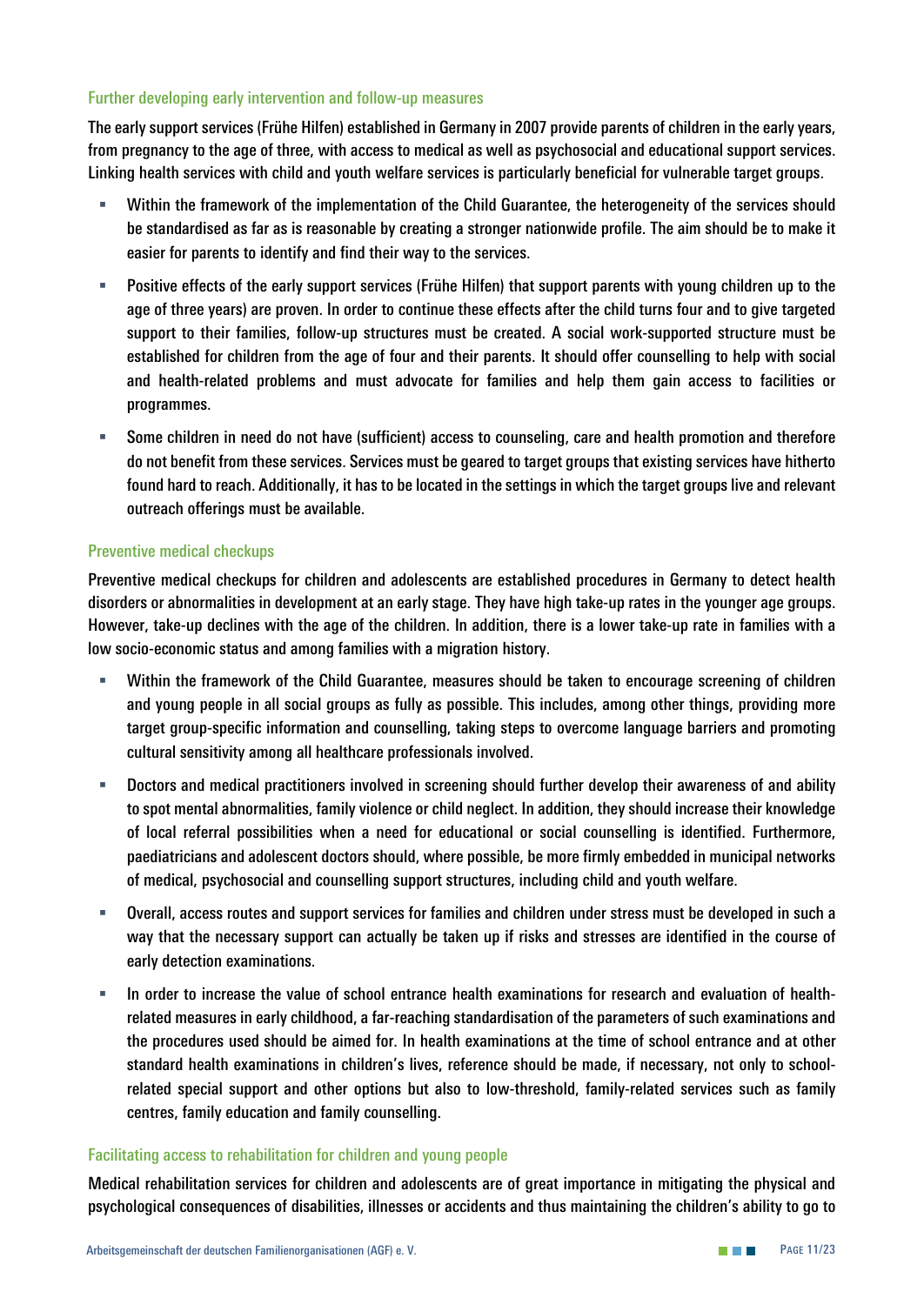*school and their social inclusion, among other things. For young people, such services also increase the chances of finding their way into training and employment. Thus, in the case of mother/father–child measures, the children also benefit considerably, although the mother or father is initially at the centre of the intervention. Although Germany has an extensive system of outpatient and inpatient medical rehabilitation services, there are still barriers to accessing them.* 

- *The national action plan for the implementation of the Child Guarantee should therefore include measures to facilitate access to child and youth rehabilitation and mother/father–child therapy.*
- *It is important to accentuate the family orientation in child and adolescent therapy, which takes into account the psychological and physical stresses of the entire family environment. In this way, family ties can be deepened and the family's ability to function for healthy child and adolescent development can be secured, even when they are suffering from health challenges.*
- *In order to improve education in hospital or clinic schools for children and adolescents and thus help them to achieve academically, these schools need increased financial resources.*

#### *Expanding prevention chains nationwide and promoting family health more vigorously*

*With its child-centred and resource-oriented approaches to combating poverty and preventing the consequences of poverty, the concept of "prevention chains" is directly compatible with the objectives of the Child Guarantee. The aim is in particular to enable children in precarious situations to grow and thrive. Prevention chains combine measures of health promotion and prevention, youth welfare, education, early support and early assistance and other departments at the level of the districts, cities and municipalities. Services are also interlinked across life transitions. Family health promotion offers a concept for action and structure in which, based on the needs of families and children, healthpromoting conditions and interventions are coordinated and quality standards are formulated.*

- *The national action plan must include strong encouragement to implement community prevention chains across the board, from the earliest days of life to adolescence.*
- *The status of family health promotion should be specified and stressed in the national Prevention Act and in the health service laws of the states (Länder).*
- **Particular attention needs to be paid to improving family health promotion services for single parents, migrant** *families, foster families and children in residential care.*

#### *Boosting the health-promoting functions of family-related services*

*In Germany, there are family-related services and structures whose health-promoting effects should be brought into sharper focus in the implementation of the Child Guarantee and which must be strengthened in their health-promoting function. These include, above all, family centres, family education and family counselling facilities and public welfare-oriented providers of family recreation.*

- *Family centres are low-threshold contact points for families, although there are major regional differences in their design. They not only provide meeting points, educational and relief services for families but also take on important health promotion and guidance functions to further health-related counselling and support services. The national action plan should include a federal "Centres for Families" initiative, which, inter alia, should support and expand the health-promoting functions of family centres.*
- *Family education as a preventive service not only expands educational and parental competence but also encourages the healthy upbringing of children and adolescents and supports the competences and self-care skills of parents and children. Within the framework of the Child Guarantee, family education as a legal entitlement in the child and youth welfare system should be designed to meet the needs of families and firmly embedded in the municipal prevention chains.*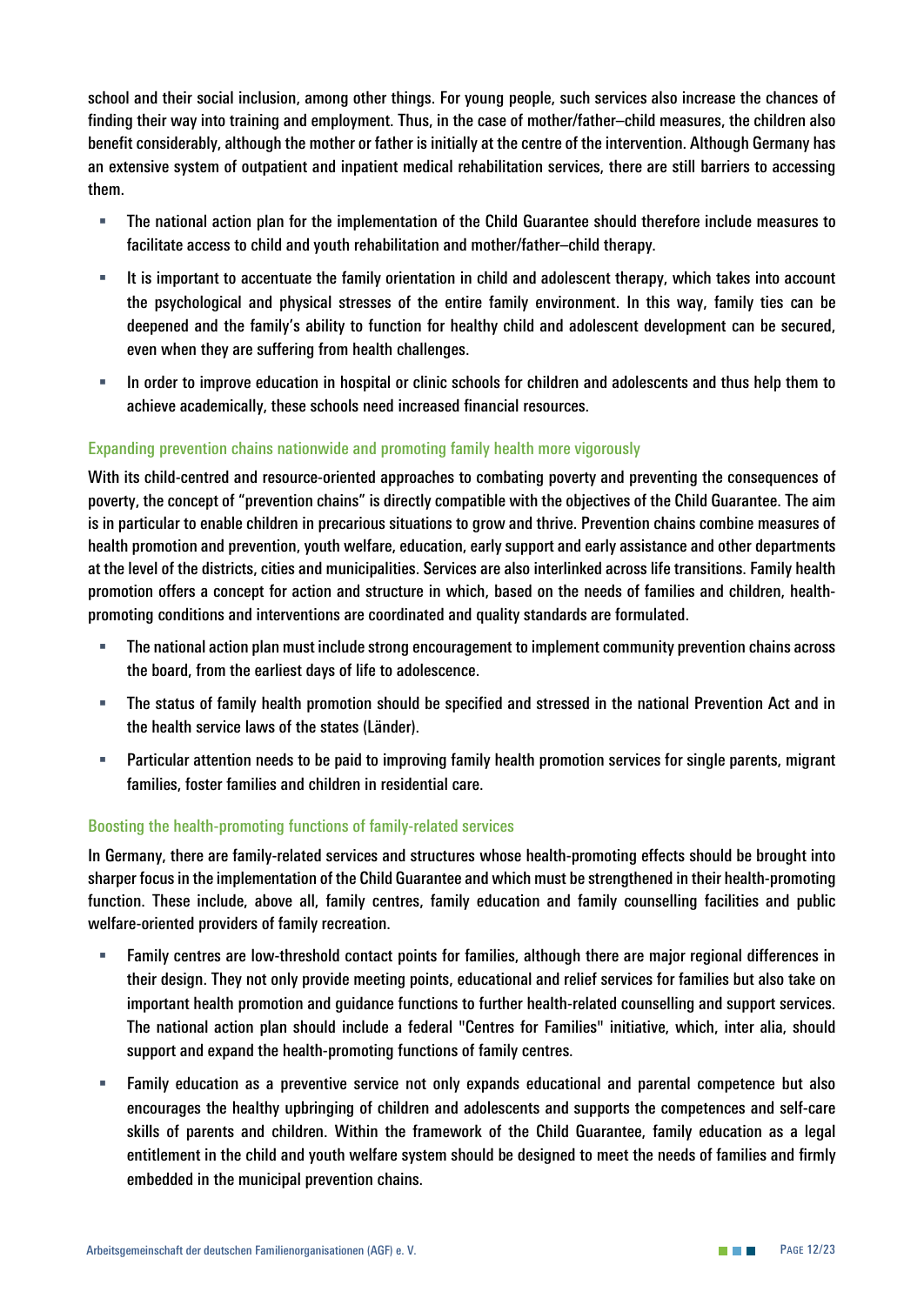- *Family recreation enables low-income and stressed families to spend a holiday together. This supports families who would otherwise be excluded from the opportunity for a health-related break and for parents and children to experience themselves outside of everyday family life. Family recreation also provides low-threshold access to health, nutrition and exercise-related services during this time. The health-promoting function of family recreation must be recognised and enhanced.*
- *Family and educational counselling reduces health-related psychological stress in partnerships and in educational settings, as well as in separation processes. Appropriate counselling must be made accessible to all social groups throughout the country, tailored to the needs of the clients, and the sometimes long waiting times for help must be shortened.*

#### *Strengthening social work and health professionals in daycare centres and schools*

*The German 9th Family Report has pointed out the important tasks that school social work takes on in supporting and advising children and young people, in parental work and in reinforcing the educational partnership, as well as in networking institutions in the social space. It helps children and adolescents to experience their living environment as changeable. Health professionals can make direct preventive health offers in childcare centres and schools. Through this promotion of self-efficacy experiences and other health-related activities and consultations, school social work and health professionals have a health-promoting effect.* 

- *The implementation of the Child Guarantee must include the comprehensive introduction of school and childcare social work. Standards must be implemented with regard to personnel, qualifications, space and equipment, as well as their structural integration into school and childcare teams.*
- *The integration of health professionals in multidisciplinary teams in schools and childcare centres must be promoted.*

#### *Promoting a health-promoting healthy eating and physical activity culture in childcare centres and schools*

*The AGF has already expressed its views in various papers on the quality of childcare in daycare centres and on the requirements of all-day care in primary schools in the areas of health, nutrition and physical activity. [4](#page-13-0)*

- *Children must be able to experience themselves as competent and useful in childcare centres and schools in order to have positive (health-related) experiences of self-efficacy. They must have the space and time for noneducational encounters with other children, as well as for independent activities and for exploring the environment.*
- *Indoor and outdoor spaces must take the children's need for physical activity appropriately into account and rules for their use must not curtail this natural urge for activity. The framework must be designed in such a way as to positively encourage movement during breaks and in free play situations. This also includes organised sports, which can be offered through cooperation with, for example, local sports clubs.*
- *The implementation of the Child Guarantee should be accompanied by an initiative to increase a culture of healthy eating in daycare centres and schools, where meals should teach children about good nutrition and encourage the enjoyment of food and the joy of social interaction at mealtimes.*

#### *Attracting and qualifying specialists, promoting diverse teams and facilitating cooperation*

*Qualified staff and successful cooperation are central features in the areas of family health promotion, education, childcare and healthcare. To enhance the promotion of health, especially among the target groups of the Child* 

<span id="page-13-0"></span>*<sup>4</sup> These papers include, but are not limited to: [https://www.ag-](https://www.ag-familie.de/media/docs20/AGF_Positionpaper_All_day_care_older_children_June_2020.pdf)*

*[familie.de/media/docs20/AGF\\_Positionpaper\\_All\\_day\\_care\\_older\\_children\\_June\\_2020.pdf](https://www.ag-familie.de/media/docs20/AGF_Positionpaper_All_day_care_older_children_June_2020.pdf) and [https://www.ag](https://www.ag-familie.de/home/kitastandards_en.html)[familie.de/home/kitastandards\\_en.html](https://www.ag-familie.de/home/kitastandards_en.html) and [https://www.ag-familie.de/media/docs21/AGF\\_CG\\_Recommendations\\_Nutrition\\_2021.pdf.](https://www.ag-familie.de/media/docs21/AGF_CG_Recommendations_Nutrition_2021.pdf)*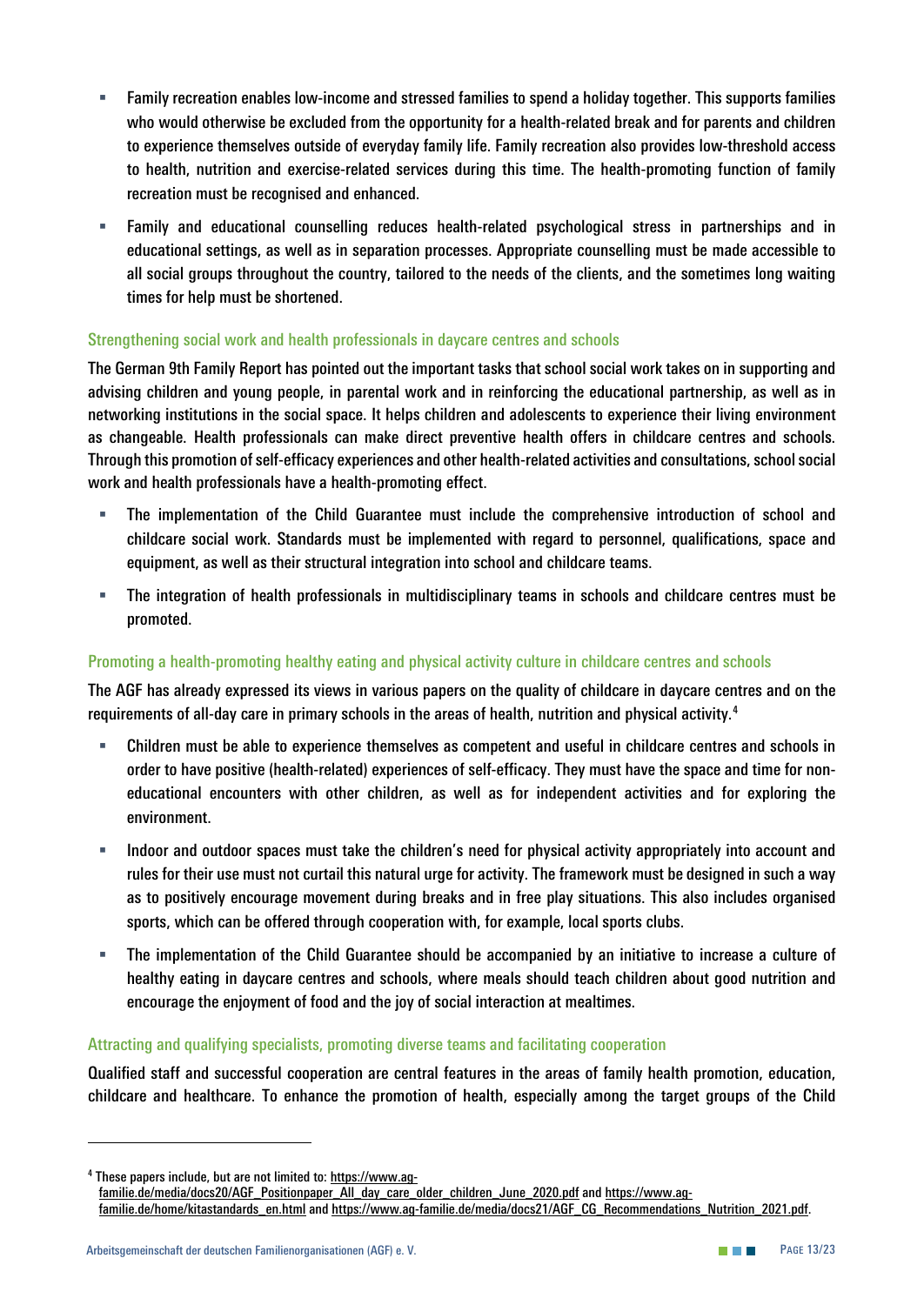*Guarantee, good staffing ratios and well-qualified multiprofessional teams are needed. This includes multilingual professionals, as well as those with a migration background.* 

- *The Child Guarantee must give a boost to the training and recruitment of professionals in the fields of family health promotion, healthcare, education and childcare. The Federal Government and the states (Länder) are responsible for ensuring that the training is geared towards producing sufficient numbers of qualified workers. This also includes meeting the demand for suitable university and technical college teachers to deliver the training.*
- *Within the framework of the Child Guarantee, measures should be implemented to sensitise professionals to their own tendency to discriminate against people living in poverty. as well as to the structural conditions. This aspect must be given greater emphasis in the training of the relevant professionals, which must also include developing their ability to consider different perspectives and assess resources with respect to disadvantaged target groups.*
- *Health promotion work with families, children and adolescents based on social situation and social space can only be successful if there is good inter-institutional, interprofessional cooperation and networking in the social environment. Networking is a fundamental and highly demanding condition for the functioning of systems and between systems that are relevant for young people and families. Professionals in education and care, health promotion and social work cannot cope with it on the side by, but network has to be recognized as an essential core component of successful professional work. Within the framework of the Child Guarantee, a mechanism must be found to consider the costs of networking and cooperation in the funding of care, education and support services, as well as of counselling services that may be needed.*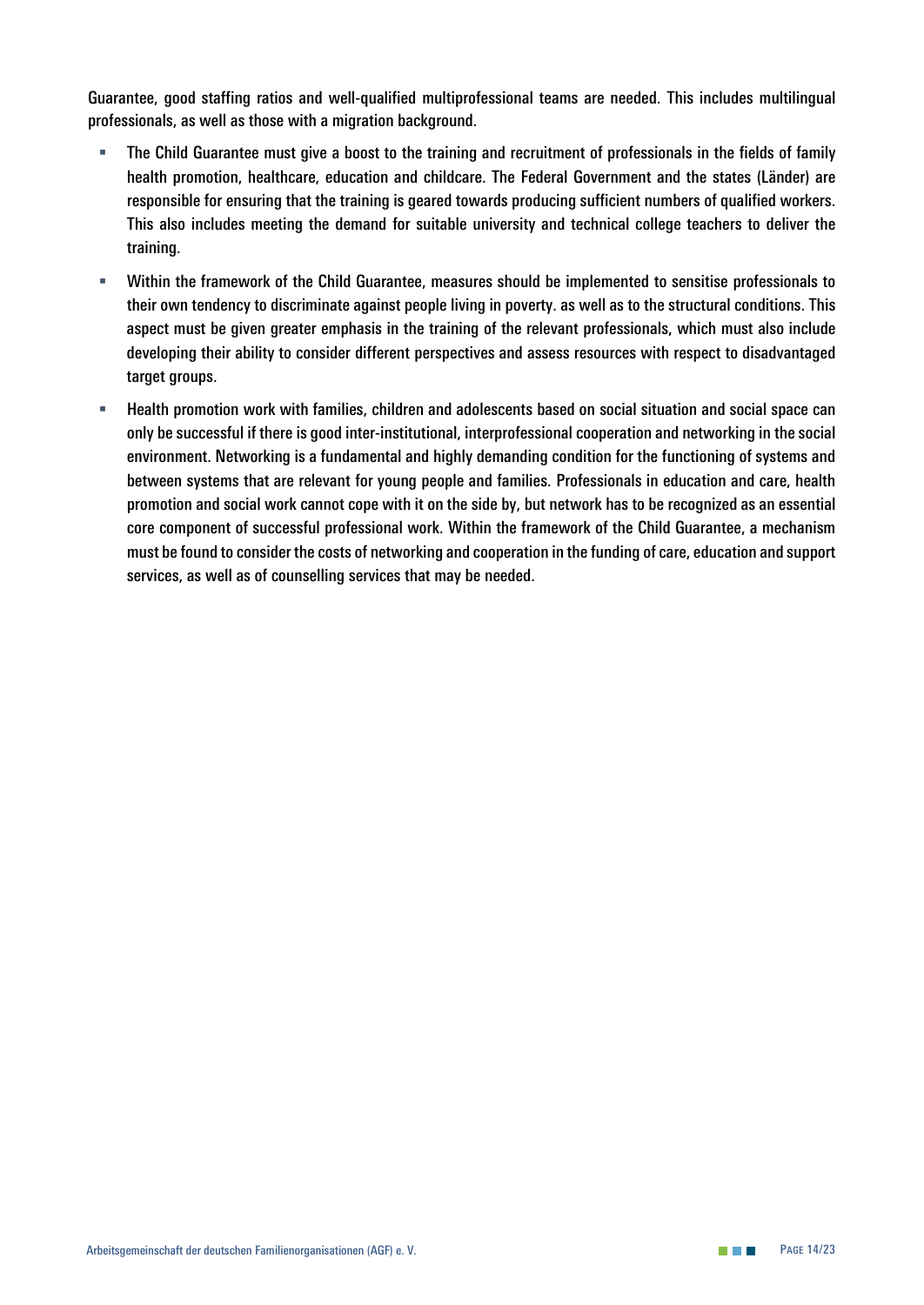# <span id="page-15-0"></span>**HEALTHY NUTRITION**

*In order to achieve the objective of "ensuring that children in need have effective access to adequate and healthy food", "at least one healthy meal each school day" should be provided to children in need and the following actions are recommended to Member States:* 

- *(a) "support access to healthy meals also outside of school days, including through in-kind or financial support, in particular in exceptional circumstances such as school closures;*
- *(b) ensure that nutrition standards in early childhood education and care and education establishments address specific dietary needs;*
- *(c) limit advertisement and restrict the availability of foods high in fat, salt and sugar in early childhood education and care and educational establishments;*
- *(d) provide adequate information to children and families on healthy nutrition for children."*

#### *AGF recommendations*

#### *'Healthy nutrition': an important topic in Germany too*

*The aim of the Child Guarantee to guarantee children in need effective access to sufficient and healthy nutrition is shared by the AGF and considered very important. Inadequate, unhealthy and unbalanced diets are an important issue in Germany, as elsewhere. Major nutrition studies (EsKiMo II study and KiGGs) consistently show that most children and adolescents eat too few fruits and vegetables or plant-based foods with a high content of complex carbohydrates. Instead, their diets are overloaded with large quantities of fresh and cooked meats, sweets, soft drinks and snacks. This is significantly truer for children from families with lower socio-economic status than for children from families in the average socio-economic range. Disadvantaged children are also subject to higher health risks. For example, they are significantly more likely to be overweight (27% of girls and about 24% of boys are overweight or obese, compared with an average of about 15% for all children) and have fewer family meals. Although the individual development of health and disease is a complex multifactorial process, family organisations recognise, with concern, the links between socio-economic inequality, the unequal distribution of balanced nutrition and unequal health opportunities that indicate a pressure for action.* 

*In principle, the Child Guarantee offers important starting points that should be supported. In order to improve the situation with regard to nutrition, a comprehensive mix of measures is necessary that strengthens the competence of families as a whole, has a positive effect on the healthy nutritional behaviour of the children, protects them from misleading advertising and enables care and educational institutions to establish "good nutrition" as an educational topic for children and parents and also to implement it in practice.* 

#### *Teaching skills and supporting families are more than just providing information*

*The Child Guarantee proposes 'to provide adequate information to children and families on healthy nutrition for children'. Providing information alone is not enough: a robust initiative is required to improve nutrition education for families in general.* 

*In daily family life, parents are important role models for children, for whom they are the first reference points. Unhealthy eating and drinking behaviours of adults are often adopted by the children. Therefore, it is vital also to reach adults, to make them aware of the long-term consequences for the children of an unhealthy diet and to design a nutritional environment that enables health-promoting diets for themselves and the children. This also means encouraging adults to reflect on their own unhealthy eating habits and taking advantage of the demonstrably high willingness and openness of parents, especially in the first years of life, to ensure good nutrition for their children.*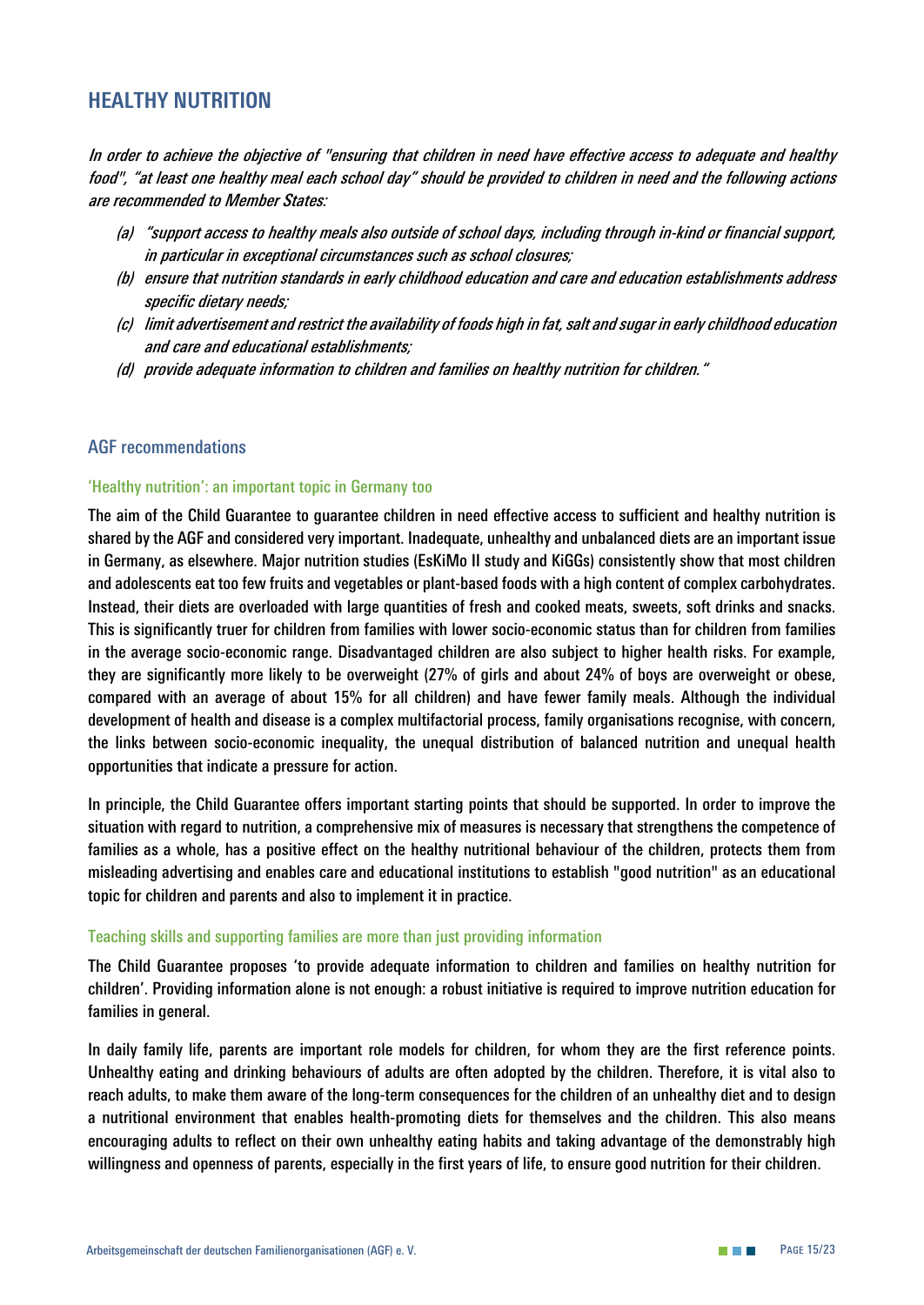*To this end, networked services that offer two-way access between services and users and are integrated into an overall municipal concept should be expanded. This requires services and their providers to be linked to the wider healthcare system. Low-threshold offers such as family centres are good examples, but they are not yet sufficiently available or known. Targeted nutrition information and educational offers must be adapted to the respective family nutrition-related background and prepared in a culturally sensitive manner.*

#### *Start early*

*Support for young families must be improved early on in pregnancy, around birth and in the first 1,000 days, when the nutritional behaviour of children and their families is shaped over the long term and parents are particularly amenable to accepting tips and advice.* 

*Family midwives and other support structures around birth and in the early months of life are particularly good starting points for advising families on nutritional behaviour. However, insufficient access to aftercare midwives and shorter hospital stays in maternity clinics have contributed to a reduction in the opportunities and time for information, counselling and referral to further support services. This particularly affects mothers in stressful circumstances who, after discharge from the maternity unit, often lack the resources or the time, in their everyday lives with the child, to search independently for information about "nutrition", among other things.* 

*As breastfeeding is of particular importance for a healthy start in life, the WHO's goal of increasing the rate of exclusively breastfed children in the first six months of life to at least 50% by 2025 should be supported in this context. The establishment of the National Breastfeeding Promotion Strategy of 2021 is therefore fitting. Its goals and actions should dovetail with the Child Guarantee National Action Plan. In particular, an increase in the social acceptance of breastfeeding and the promotion of a breastfeeding-friendly environment in public life, in universities, training and work and the municipal promotion of needs-oriented, networked and low-threshold breastfeeding promotion services should be taken up in the action plan.*

*In addition, professionals working with families must be supported in their competences, especially with regard to dealing with different cultural backgrounds. There should be given better attention on the possible reservations of professionals with regard to the (breastfeeding and) nutritional competence of the families, especially socioeconomically deprived families.*

#### *Limit advertising for foods high in fat, salt and sugar*

*The Child Guarantee calls for the reduction of advertising of foods high in fat, salt and sugar. This makes sense. Given that a media-using child between three and 13 years of age sees about 15 advertisements for unhealthy foods per day and the obvious negative consequences both for the individual child and for society, regulation is urgently needed.*

*In the view of the family organisations, the National Action Plan should provide for the introduction of mandatory labelling of food products with the Nutri-Score. Parents and children must be able to recognise the nutritional value of products as easily as possible. In addition, the Federal Government should advocate mandatory EU-wide labelling of foods with the Nutri-Score. Children and parents can gain health benefits if they can rely on scientifically independent, colour-coded and easy-to-understand information on the front of food packaging.* 

#### *School and (early) childcare facilities as central starting points*

*(Early) childhood education and care facilities as well as schools have central positions in the nutritional development of children. Structures in such places can remain effective over a long period of time. Important goals of health promotion and maintenance among children can thus be achieved through daycare and school catering. It is therefore very welcome that the Child Guarantee also mentions this as an important starting point, posing a challenge at federal, state and local levels to use the potential that already exists in such places. This potential is currently not fully used. According to the EsKiMo II study (2020), for example, 87% of children and adolescents could have a hot meal at*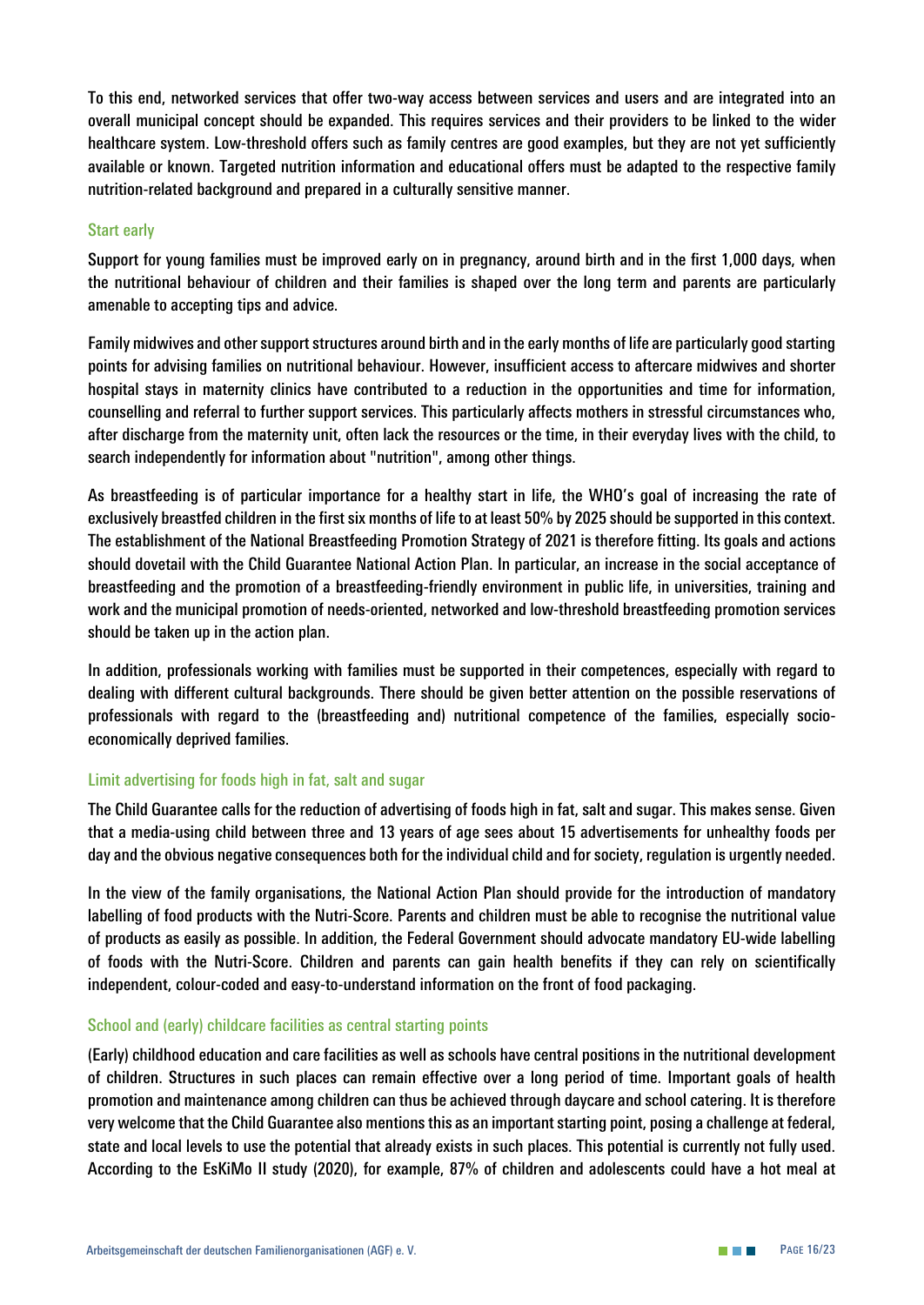*school, yet only 43% actually do so. Furthermore, there is a significant difference in the take-up of school and daycare meals between children from socio-economically deprived and stronger families.*

#### *Lunch in schools and daycare centres to be gradually made free of charge*

*Currently, school or daycare lunches are already free of charge for families who are entitled to benefits from the "education and participation package" (BuT). However, despite the reforms in 2019, the AGF believes that the takeup rate is too low and that the application process is still a hurdle for many eligible people. In this respect, it is important in the short term to further reduce the barriers to claiming the "BuT" so that more families benefit from a free lunch. In the medium term, however, lunch should be free for all. This would ensure that all children really benefit. In addition, social discrimination and stigmatisation would be reduced and equal (health and social) opportunities would be promoted for socio-economically disadvantaged families.*

#### *Nutrition in schools and daycare centres must be of high quality and follow the German Nutrition Association (DGE) standards*

*There is strong support for the requirement of the Child Guarantee to "ensure that nutrition standards in early childhood education and care and education establishments address specific dietary needs". It also rightly calls for limit advertisement and restrict the availability of foods high in fat, salt and sugar in early childhood education and care and educational establishments". Average nutritional quality in educational institutions is currently too low. Raising this must be a central goal of the efforts to implement the Child Guarantee, for which there are various approaches.* 

- *In Germany, the quality standards of the German Nutrition Association (DGE) are an established factor that enjoy general recognition. These should be used and become mandatory in schools as well as in other institutions of early childhood care, education and upbringing and in other educational institutions. This will create trust and reliability on all sides.*
- *In addition, far-reaching improvements are needed in conditions in schools and daycare centres. This includes:* 
	- o *appropriate space for cooking as well as for communal lunches: the establishment of kitchens with appropriate equipment is necessary for catering and for the usage as teaching kitchens for the practical instruction in nutrition;*
	- o *additional specialists in home economics with nutrition-related training who work closely with the teaching staff.*
- *If an external caterer is used, good communication with the caterer and a clear definition of quality criteria are necessary when developing the catering concept.*
- *There is a need for good external quality assurance for school and daycare nutrition. This is too rare in Germany, which is why clear structures must be introduced throughout the country. Central monitoring bodies, such as those that already exist at the state level in Berlin, are a sensible approach.*
- *The nutrition in facilities should above all be measured by high quality. Currently, however, it is the prices or costs that are uppermost. In the future, the federal, state and local authorities will be required to plan sufficient budgets for the whole area of nutrition for daycare centres and schools. In publicly funded all-day facilities, this means no longer limiting the offer to lunch, but placing more emphasis on fresh cooking on site.*
- *It is counterproductive for the tenders for school and daycare catering to be awarded mainly on the basis of price. A change to competition on the basis of quality is necessary, which means that the tendering institutions need to have a good concept of healthy nutrition.*
- *Institutions can make another important contribution by linking daycare and school catering with the curriculum and thus integrating it into their educational programmes. This should be supported by the relevant Ministries of Education.*
- *School tuck shops and food stalls, which sell soft drinks and food with unhealthy sugar, fat and salt content, mostly in or near the school grounds, should be integrated into the whole concept of nutrition for the school. Consideration should be given to the feasibility of state / regional regulations that would limit the sale of*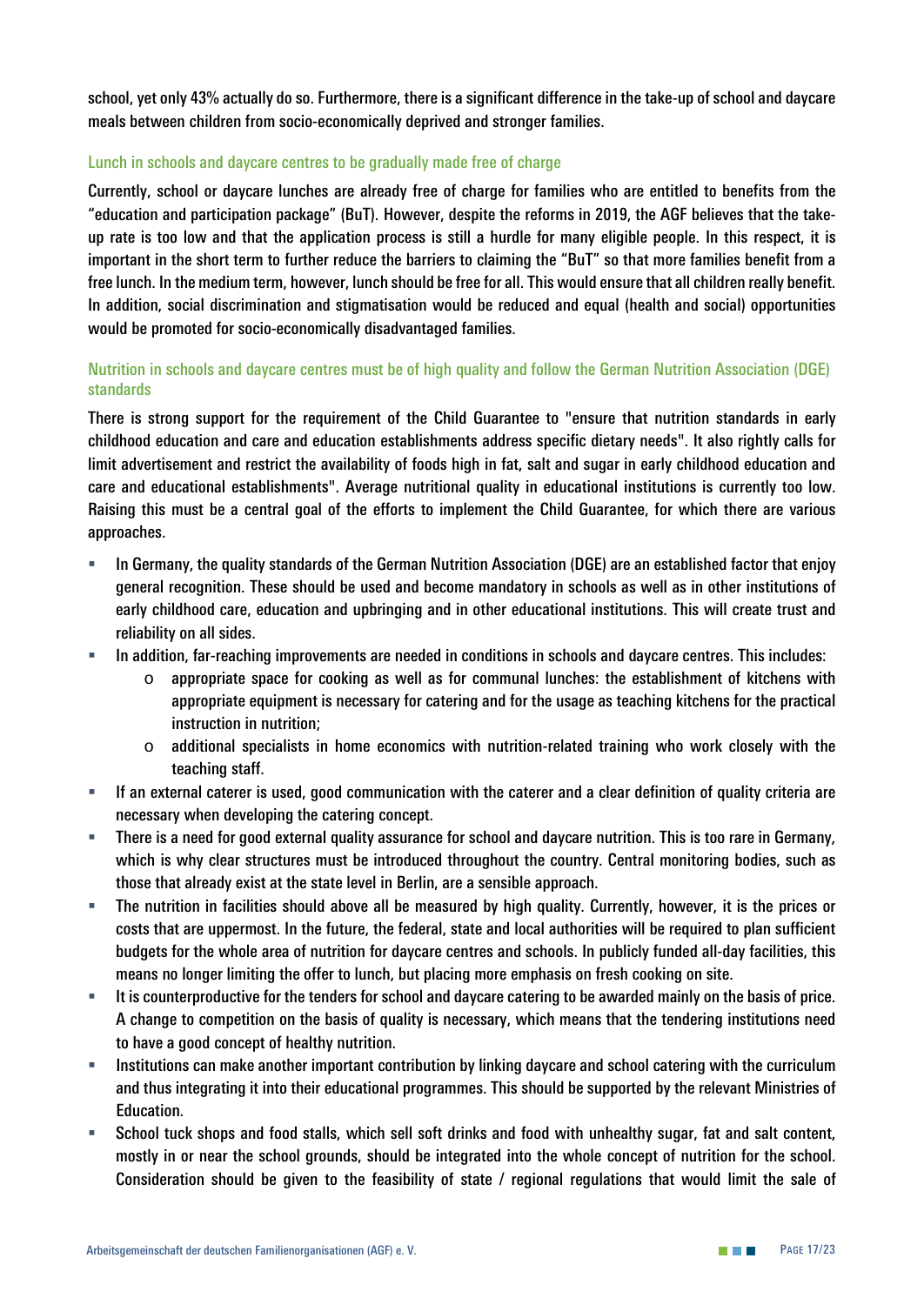*unhealthy options. At the same time, schools should be supported in their transformation towards a healthier food culture by information campaigns and advisory service.*

*In general, the AGF argues for the embedding of a health-conscious culture in the everyday offering of food for children. From the parents' point of view, the implementation of the Child Guarantee should be accompanied by an initiative to promote cultural competence around food and eating in daycare centres and schools to ensure social inclusion for all children. Daycare and school canteens need to have broader functions than simply providing food. They should teach children about healthy nutrition and communicate the ability to enjoy food and social interaction when eating, as well as opening up opportunities to help devise meals.*

#### *Involving families, children and young people*

*As in other areas of educational and care institutions, the involvement of parents as well as children and young people themselves is still very much in an early stage of development. They can and should be appropriately involved in the creation of the food and nutrition culture and a respective concept in the institution that forms the basis for everyday catering. Especially if this is done in the context of comprehensive nutrition and health education, very positive results can be expected from involving children and adolescents in decisions about the food offered, as well as its regular evaluation. However, since the question of nutrition has high potential for conflict between the institution and the parents, institutions need firm rules to regulate the handling of discrepancies between nutrition in the daycare centre and in the child's family environment.* 

#### *Support and train professionals*

*Institutions that support families can make a great contribution to education about nutrition. They can communicate information to parents directly; moreover, they are important role models for the children as well as the parents in everyday life. In all fields of support, the professionals therefore need the relevant competences with regard both to their own knowledge about nutrition and to cooperation with parents. At present, for example, there are still too many uncertainties in the application of the quality standards, such as their flexibility or their application with food from other cultures. Nutrition and health-related content must be increasingly included in the training of professionals. With regard to cooperation with parents, it is particularly important to increase understanding of the living conditions and values of families with low socio-economic status and families with a migrant background and to critically question the families' own ideas about nutrition in their particular culture. Professionals have to deal with the fact that families may feel ashamed and unappreciated and that the use of external support services may amount to an admission of their own inadequacy. Families must not be treated top-down and professionals must be helped to approach families in a spirit of appreciation and joint endeavour.*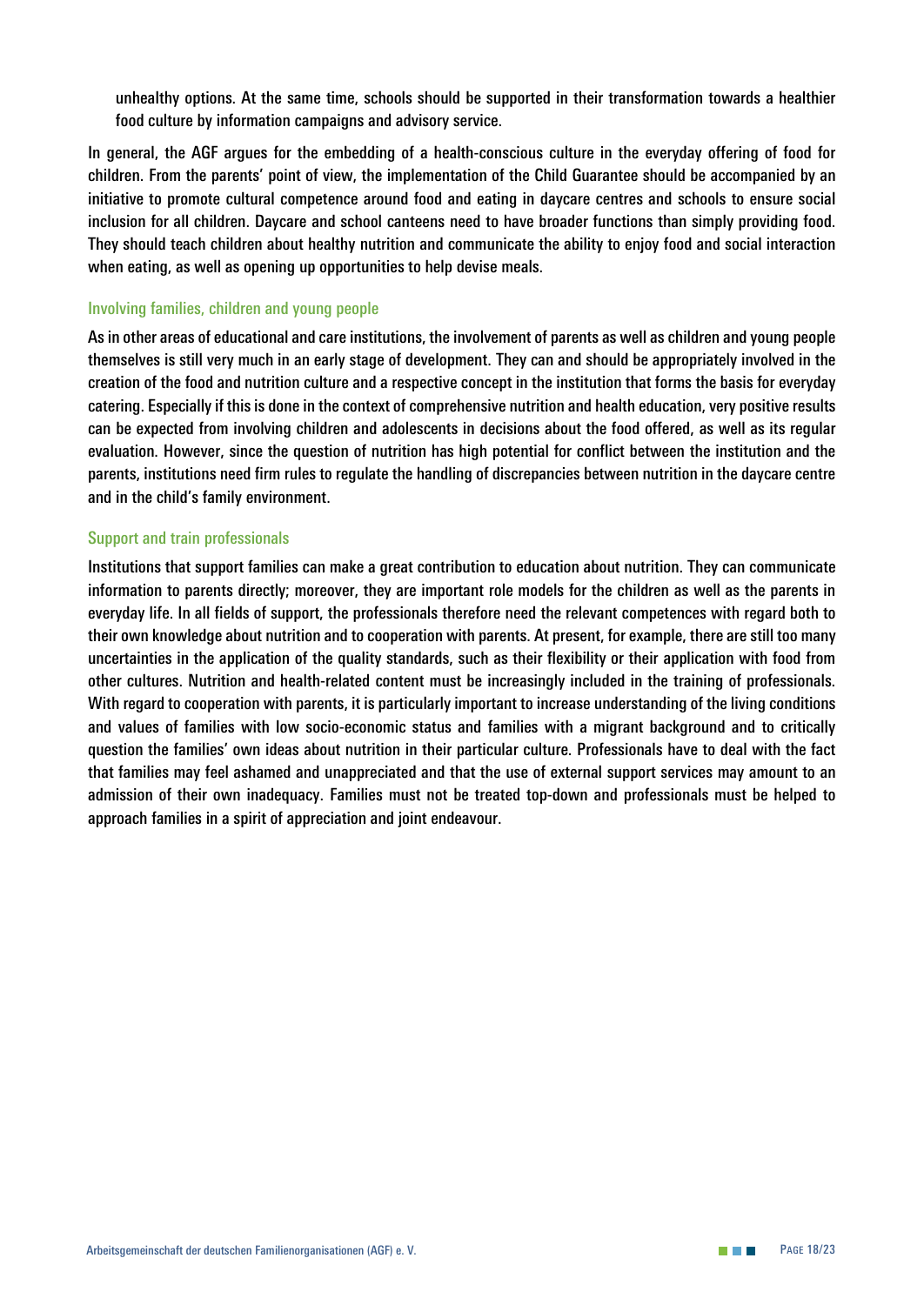# <span id="page-19-0"></span>**ADEQUATE HOUSING**

*The Child Guarantee recommends that the Member States guarantee for children in need effective access to adequate housing. It defines 'adequate housing' as a 'dwelling that meets the current national technical standards, is in a reasonable state of repair, provides a reasonable degree of thermal comfort and is available and accessible at an affordable cost.'*

*With a view to guaranteeing effective access to adequate housing for children in need, Member States are recommended to:*

- *(a) 'ensure that homeless children and their families receive adequate accommodation, prompt transfer from temporary accommodation to permanent housing and provision of relevant social and advisory services;*
- *(b) assess and revise, if necessary, national, regional and local housing policies and take action to ensure that the interests of families with children in need are duly taken into account, including addressing energy poverty and preventing the risk of homelessness; such assessment and revision should also include social housing or housing assistance policies and housing benefits and further improve accessibility for children with disabilities;*
- *(c) provide for priority and timely access to social housing or housing assistance for children in need and their families;*
- *(d) take into account the best interests of the child as well as the child's overall situation and individual needs when placing children into institutional or foster care; ensure the transition of children from institutional or foster care to quality community-based or family-based care and support their independent living and social integration'*

*In addition, in the Child Guarantee 'homeless children or children experiencing severe housing deprivation' are addressed as special target groups.*

#### *AGF Recommendations*

*Housing is a human right and is also implicitly embedded in the UN Convention on the Rights of the Child. For children, the home and the living environment are of paramount importance for their well-being, healthy growth, safety and feelings of safety and the development of their independence.* 

*In the majority of cases, the housing situation for children is directly dependent on the housing situation of their families and parents, who are normally the tenants or owners of the space. Children are usually not perceived as actors in their own right in the housing market. In advertising for housing that targets parents, children mostly appear as small children and rarely as 'older kids' or young people who want to escape the bonds of the 'DIY garden of their own' and carve out their own free space in the public arena.* 

*The Child Guarantee must bring back into public consciousness questions such as what kinds of homes and living environment a society wants to give children and young people, and of what quality. Children from poor families in particular are often affected by cramped living conditions and traffic-polluted, health-harming environments in cities or cut off from the infrastructure necessary to enable participation in the housing market in rural areas.* 

*In Germany, children and their families experience disadvantages in the housing market and the situation is deteriorating, especially in urban areas. The demand of the Child Guarantee to 'assess and revise, if necessary, national, regional and local housing policies and take action to ensure that the interests of families with children in need are duly taken into account, [...]' is therefore the central starting point in the implementation of the Guarantee. As competences in Germany are distributed variously at federal, state and local levels, all the relevant institutions must be involved in this process.*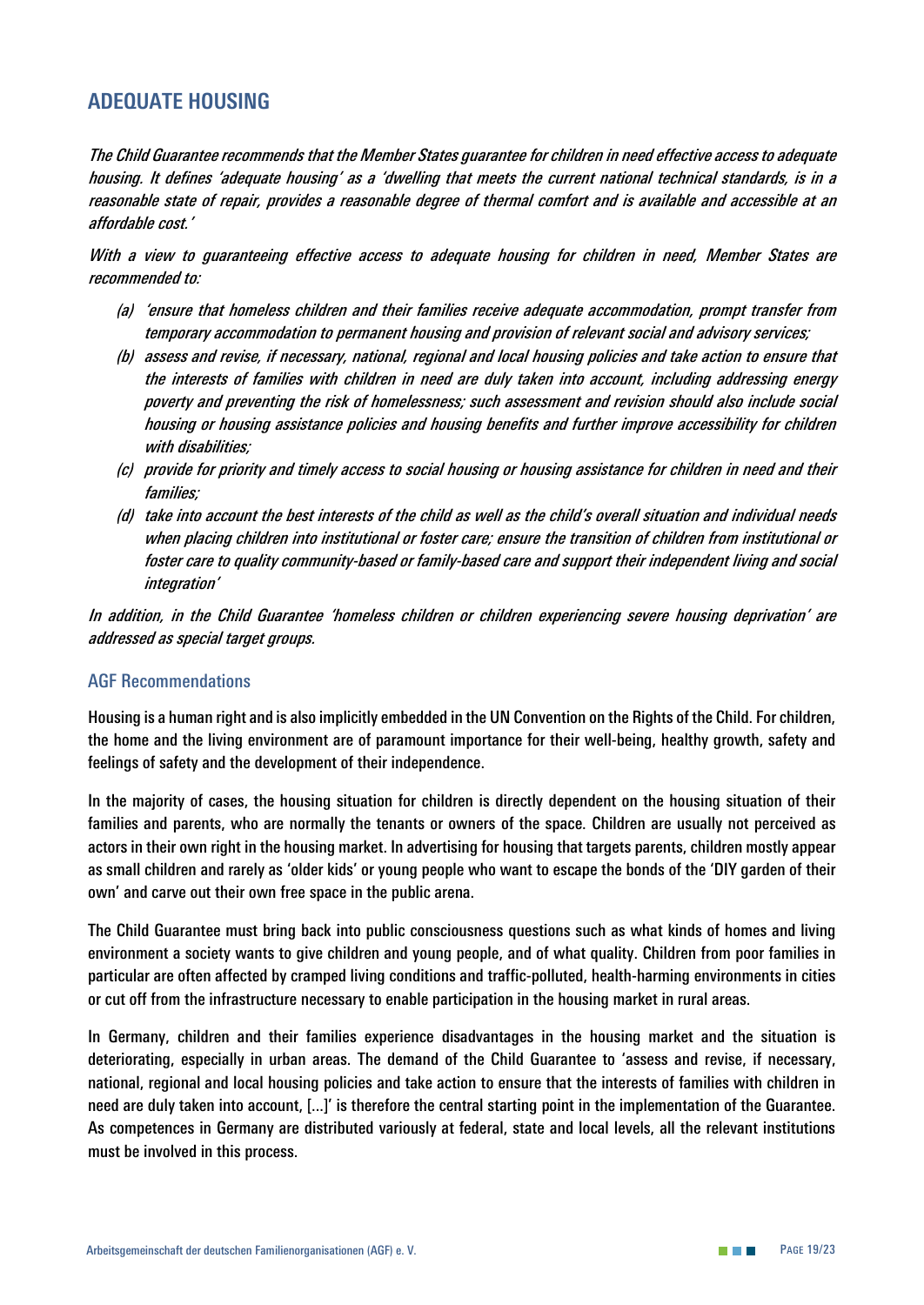#### *Access and barriers to housing*

*Lack of housing, housing that is unsuitable for families and rising housing costs with too low an income are the most important factors in the difficult housing situation. Families are particularly sensitive to these factors, and vulnerable families especially, such as single parents, families with several children, families without a regular income, families hobbled by debt and families with a migration background, experience severe disadvantages in the housing market.*

#### *Too little income*

In order to have good housing conditions, families with children and young people need to be assured of having *sufficient income to avoid falling into poverty. For low-income families, not only is the availability of adequate housing limited, but also, after deducting housing and energy costs, their financial room for manoeuvre and thus the opportunities for children and young people for social participation are extremely constrained. The proportion of housing and energy costs in disposable household income was close to 50% for households at risk of poverty in 2019, compared with only around 22% for groups not at risk of poverty (EU-SILC).* 

*With regard to families' income, the Child Guarantee pays particular attention to* **housing benefits***. Indeed, housing benefit is an important measure that must be designed to meet needs. In big cities especially, it is often not possible to find a flat for a level of rent that is covered by housing benefit. In addition, housing benefit is based on the basic rent, which in some cases is only 50–60% of the total cost of renting. A similar problem arises with support benefits in German social law***.** *Here, housing costs are too often not covered in full (see Housing Cost Gap 2020, Bundestag 19/31600). The AGF is aware that increases in social benefits to compensate for excessively high housing costs can have an indirect negative impact on rents, because they may be factored into determination of the level of rent. However, this should not be an argument against the use and improvement of social benefits as an important housing policy measure for low-income earners.*

#### *Housing and energy costs too high*

*The reasons for the current high housing costs and the lack of affordable housing for low-income families in large cities and urban areas are manifold. These include long-term trends such as the slow but steady growth of urbanization, as well as the number of single households and the amount of living space occupied per person. Building*  land and flats have become objects of speculation. The internationally increasing demand for building materials is *also raising construction prices. In addition, the supply of social housing is decreasing continuously. Ultimately, there is too little housing available for low-income families and, in certain regions, for some middle-income families also. The problem is that every year significantly more dwellings fall out of the social housing supply than are being built.* 

*In implementing the Child Guarantee, Germany is therefore required to develop plans to limit high housing and energy costs. The construction of affordable housing should be an important component in this. Especially in cities, there is a need for more consistent development of building land, more new housing construction and accelerated building completion and approval procedures, as well as the expansion or preservation of social housing stock. When developing building land and constructing new housing, criteria for climate-friendly, sustainable and environmentally sound land use must be rigorously considered. Children and young people should participate in planning and be given greater consideration in the creation of open spaces, parks and infrastructure.* 

*In addition, the national action plan must aim to significantly limit price increases for new rentals. Strong political and administrative measures should be taken to counter rent increases and speculation in building land and housing. The public welfare-oriented and cooperative housing sector must be enlarged. The reintroduction of not-for-profit housing can also be an important component of reform.*

*In recent years, the problem of energy costs in addition to the initial rental costs and thus the issue of energy poverty have become more prominent, owing to rapidly rising prices of electricity, gas and heating oil. Energy is a basic resource, which must remain affordable for all families. In particular, families on low incomes must be supported in their efforts to gain efficiencies in heating, household appliances and energy supply. In order not to overburden such*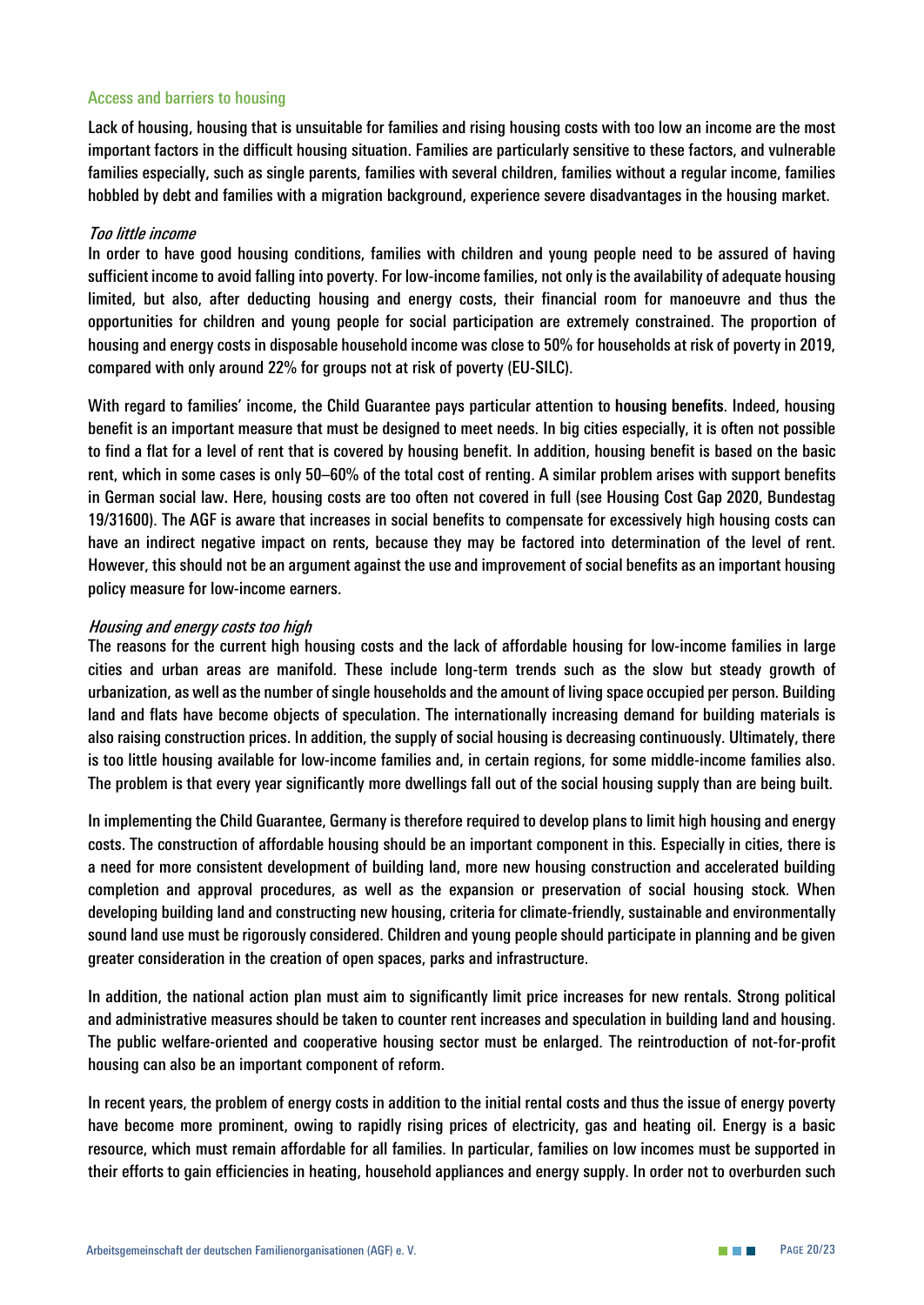*families financially, policy-makers should use maximum leeway in energy taxation and financial support, according to need.* 

*In addition, there should be an extension of legal protection and improved support for families with children and young people against disconnection of their electricity and heating supply. The threat to the well-being of children if supplies are disconnected – against the backdrop of digitalization – is obvious; it also massively harms the opportunities for children and young people to go to school and take up other forms of education.*

#### *Non-monetary access barriers*

*In implementing the Child Guarantee, non-financial barriers to access should also be tackled. For example, the experiences of family organizations show that, on the one hand, families are, on principle, often less welcome as tenants. Too often, the presence of children is a fundamental barrier to accessing housing. In a housing market where very many people are interested in renting a flat, flats are often given to retired couples or people without children.*

*On the other hand, an ethnic migration background (often only ascribed) increases the risk of being discriminated against when looking for a flat. Here, even a 'foreign'-sounding name can become a criterion for exclusion. Legal protection against discrimination in access to housing should be extended. For example, the General Equal Treatment Act currently allows housing companies to treat people differently when renting housing in order to '[...] create and maintain socially stable resident structures and balanced settlement structures as well as balanced economic, social and cultural conditions [...]' (see (§19 Abs 3 AGG).*

*Families who are already homeless also face barriers to being rehoused. Public and private housing associations should be put in place quotas for housing specifically reserved for homeless families with children, as well as social work support during the transition phase.* 

#### *Living environment*

*The residential environment in the public sector, with its local infrastructure and neighbourhood or community support networks, influences the quality of life and participation opportunities of families, just as private housing does. Good local structures can relieve the burden on families, but a lack of structures or poor structures can be a risk for children and families. The quality of the neighbourhood, the availability of educational institutions, counselling, structures for public benefit, leisure activities, opportunities for exercise and open spaces, opportunities for participation and, last but not least, the avoidance of factors that are detrimental to health are all important elements of the residential environment. Displacement from individual neighbourhoods can be particularly difficult for families, as children and young people will lose their familiar social environment.* 

*In addition to suitable housing, needs-based housing for families also means the holistic and community-oriented development of a residential neighbourhood. Community work can be a key to widening the participation of residents, especially children and young people, in neighbourhood development. Ideally, infrastructure planning should identify the needs of families and then be geared towards them. Guiding principles such as the 'city of short distances' or the '15-minute city' have positive effects on the quality of life of families when implemented in a way that is suitable for children and young people.*

*As in the city, the accessibility of educational, cultural, sports and recreational facilities is an important factor in the design of child- and youth-friendly rural living environments and a decisive factor for social inclusion in the countryside. Provision for mobility on local public transport is of particular importance, as it allows children and young people to visit the places that are relevant to them at low cost. In rural areas, too, participatory mechanisms are needed to shape the living space for children and young people. These must be adapted to the special features of rural areas.*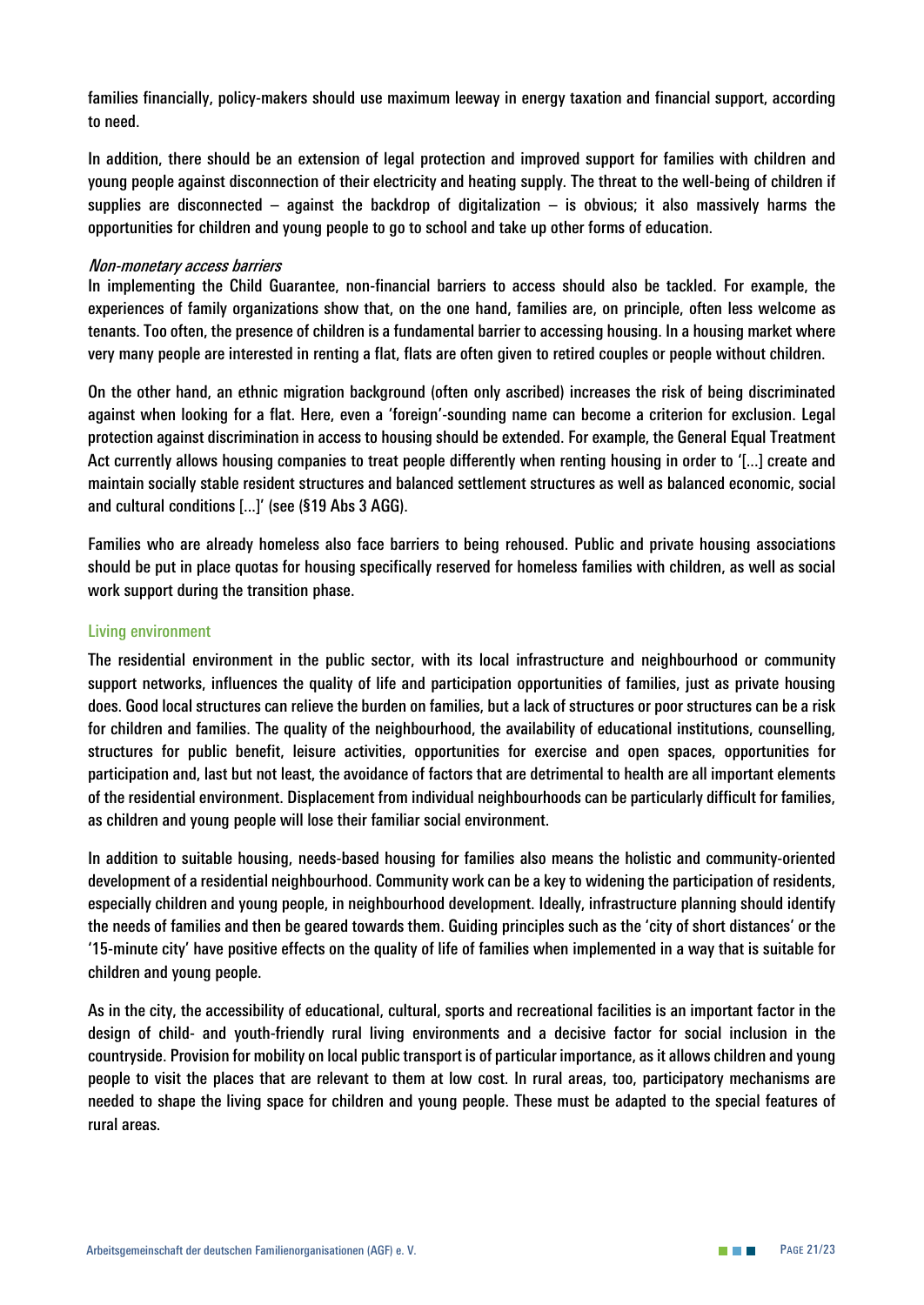#### *Prevent (housing) emergencies, improve support in the event of homelessness*

*In Germany, too, families are affected or threatened by the loss of their homes and the disconnection of electricity or gas heating, etc., owing to unpaid bills. Every effort must be made to avoid this, especially if minor children are affected. Currently, families often recognize their impending homelessness far too late, as they first fall back on their private support networks (families and circles of friends). In this situation, families are quite willing to accept outside help. In implementing the Child Guarantee, special attention should therefore be paid to preventing the loss of housing for children and their families. On the other hand, assistance in the case of homelessness and the standards of accommodation for children and their families in the case of housing loss must be standardized and improved. Municipalities currently attach very different weightings to these tasks. The implementation of the Child Guarantee in Germany should therefore include measures that encourage municipalities to follow existing good examples of prevention of housing emergencies and assisting the homeless, in the interests of children and young people.*

*Prevention and counselling measures as well as support networks urgently need to be strengthened. The model of the specialist municipal agencies, which can actively approach families through outreach services in the event of imminent loss of housing and provide support in the event of (threatened) eviction proceedings, is a good example of this. Furthermore, the regulations should be widened to enable the municipalities to take over rent debts of families as a subsidy. Appropriate legal changes should be made to enable ordinary terminations that have already taken place to be cancelled when rent debts are settled (as is already the case with extraordinary terminations).* 

*Single women with children usually seek counselling at an early stage when they are threatened with losing their home. However, social workers report that, once they have become homeless, they often fail to seek further public assistance to the same extent fearing that homelessness could lead to the removal of a child by the youth welfare office. Legal clarification and sensitive support services are necessary here.* 

*The National Action Plan should ensure the requirement of the Child Guarantee nationwide 'that homeless children and their families receive adequate accommodation, prompt transfer from temporary accommodation to permanent housing and provision of relevant social and advisory services'. In particular, women with children in women's shelters who have fled domestic violence are often in dire need of housing. In the transition from the women's shelter to the housing market, as well as from other transitional forms of social housing, good support and accompaniment are needed for these women and their children. In addition, in areas with restricted housing markets, large housing providers should be obliged to maintain quotas for clients of social agencies.*

#### *Expand counselling*

*In the national action plan, prevention chains should be considered, as they are already known from child protection. An important contribution can thus be made to early recognition of the housing problems of families and measures to counter them at an early stage. Supporting families at risk of homelessness through counselling and personal support is an important element. In addition, emergency housing assistance must be more conceptually oriented towards the needs of families at risk of homelessness or already affected by it.*

*Counselling centres should also be able to provide multilingual counselling or to call in interpreters. Anti*discrimination offices provide low-threshold and free support to those seeking advice if there is a suspicion of *discrimination in the housing market.*